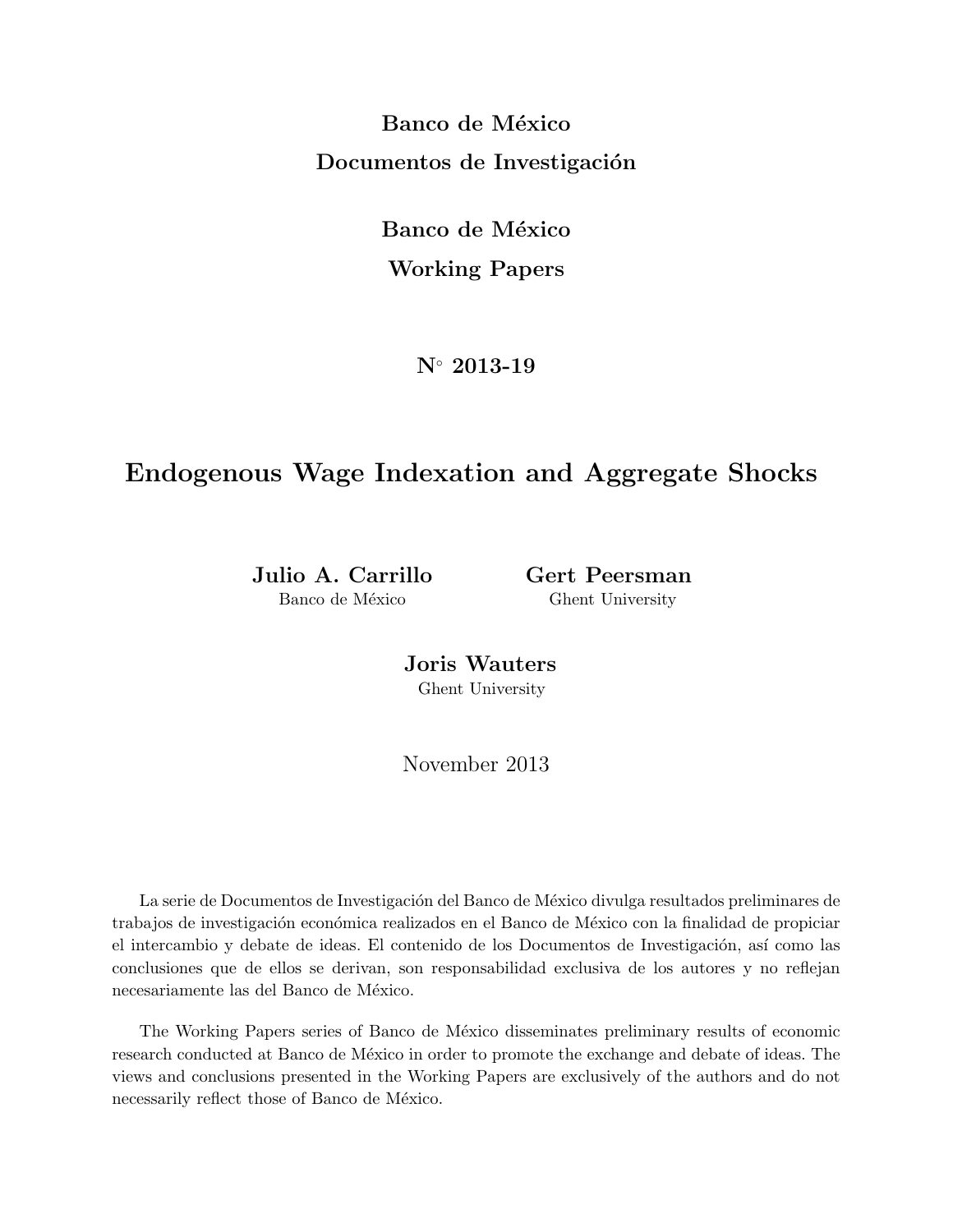**Documento de Investigación Working Paper** 2013-19 2013-19

# **Endogenous Wage Indexation and Aggregate Shocks**\*

Banco de México Ghent University

 $Julio A. Carrillo<sup>†</sup>$  **Gert Peersman**<sup>‡</sup>

**Joris Wauters***§* Ghent University

**Abstract**: Wage indexation practices have changed. Evidence on the U.S. for instance suggests that wages were heavily indexed to past inflation during the Great Inflation but not during the Great Moderation. However, most DSGE models assume fixed indexation parameters in wage setting, which might not be structural in the sense of Lucas (1976). This paper presents a New-Keynesian model in which workers, by maximizing their welfare, set their wage indexation rule in response to aggregate shocks and monetary policy. We find that workers index their wages to past inflation when technology and permanent inflationtarget shocks drive output fluctuations; when aggregate demand shocks do, workers index to trend-inflation. In addition, workers' choices do not coincide with the social planner's choice, which may explain the observed changes in wage indexation in the post-WWII U.S. data. **Keywords**: Wage indexation, Welfare costs, Nominal rigidities. **JEL Classification**: E24, E32, E58.

**Resumen**: La indexación salarial ha cambiado. Por ejemplo, los datos sugieren que en los Estados Unidos los salarios estaban fuertemente indexados a la inflación rezagada durante la Gran Inflación pero no durante la Gran Moderación. Sin embargo, la mayoría de los modelos DSGE suponen parámetros de indexación salarial constantes, los cuales pueden ser no estructurales en el sentido de Lucas (1976). El presente artículo presenta un modelo Nuevo-Keynesiano en donde los trabajadores escogen, maximizando su bienestar, su regla de indexación salarial en respuesta a choques agregados y a la política monetaria. Encontramos que los trabajadores indexan su salario a la inflación rezagada cuando choques permanentes en tecnología y en la inflación objetivo explican las fluctuaciones en el producto; cuando son los choques de demanda agregada quienes explican estas fluctuaciones, los trabajadores indexan a la inflación de largo plazo (tendencia). Además, notamos que las decisiones de los trabajadores no coinciden con la decisión de un planeador social benévolo, lo cual puede explicar los cambios observados en la indexación salarial de los Estados Unidos desde la segunda guerra mundial.

Palabras Clave: Indexación salarial, Costos de bienestar, Rigideces nominales.

<sup>\*</sup>We would like to thank Steffen Ahrens, Luca Bossi, Pablo Guerr´on-Quintana, Julio Leal, Julian Mesina, C´eline Poilly, Dirk Van de gaer, Arnoud Stevens, Selien De Schryder, Raf Wouters, and seminar and conference participants at Ghent University, Banco de México, and the 2013 editions of the Spring Meeting of Young Economists, the EEA-ESEM in Gothenburg, the LACEA-LAMES meetings in Mexico City for their comments. All remaining errors are our own.

<sup>&</sup>lt;sup>†</sup> Dirección General de Investigación Económica. Email: jcarrillo@banxico.org.mx.

*<sup>‡</sup>* Ghent University. Department of Financial Economics. Email: gert.peersman@ugent.be.

*<sup>§</sup>* Ghent University. Department of Financial Economics. Email: jorisl.wauters@ugent.be.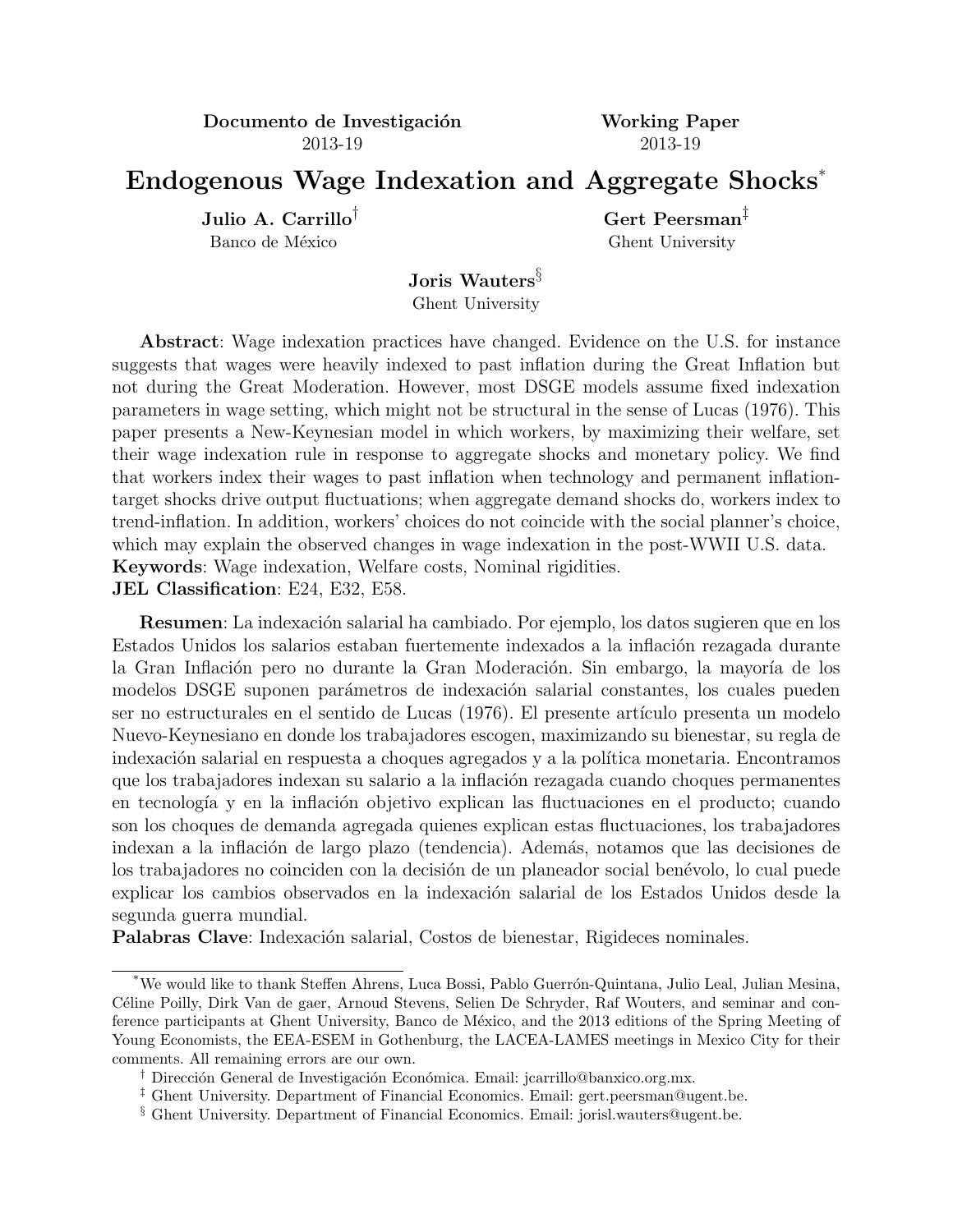# 1 Introduction

There are strong indications that price and wage inflation persistence have changed over time. Concerning prices, Cogley, Primiceri and Sargent (2010) show that inflation gap inertia has decreased in the U.S. since the post-Volcker era, which they attribute to an improved stability of the Fed's long-run inflation target.<sup>1</sup> For wages, Hofmann, Peersman and Straub (2012) find that wage inflation was more persistent in the U.S. during the 1970s' Great Inflation - a period known for important supply-side shocks and loose monetary policy - than the Great Moderation (mid-1980s to 2007). Using a New-Keynesian model, these authors link the strong wage inertia with a high degree of past-inflation indexation in nominal wages. Interestingly, their findings echo the path of the COLA index, which measured the proportion of union labor contracts that included cost-of-living adjustment clauses (COLAs).<sup>2</sup> This index was considered as a proxy for the degree of wage indexation to past inflation in the U.S. economy. As shown in Figure (1), the index peaks in the mid-70s and it monotonically falls in the 90s.

Despite the aforementioned evidence, most New-Keynesian models assume constant and exogenous indexation coefficients in price and wage setting. We question this assumption as the presumed intrinsic persistence might not be structural in the sense of Lucas (1976).<sup>3</sup> In this paper we focus on wages and we ask which macroeconomic factors influence the indexation choices of workers. To answer this question, we build a stylized dynamic, stochastic general equilibrium (DSGE) model with wage rigidities in which workers select their preferred indexation rule in response to the specific economic regime they face. We define an economic regime as an environment with particular market structures, stochastic shock distributions, and Central Bank policy rules.<sup>4</sup> Given a regime, a worker chooses her welfare-maximizing indexation rule. It follows that in our framework workers decisions are micro-founded.

Our setup contains key ingredients of state-of-the-art New-Keynesian models.<sup>5</sup> The new

<sup>4</sup>Although we include government spending, we omit any active role for public debt or any fiscal rule.

<sup>1</sup>Similarly, Benati (2008) analyzes inflation persistence across different monetary regimes and finds that inflation is less persistent in economies with a clear and stable nominal anchor.

<sup>&</sup>lt;sup>2</sup>Note that the COLA index measured wage indexation in major union agreements involving 1000 or more workers, representing less than 20% of the U.S. labor force (Devine, 1996). However, Holland (1988) finds that nonunion and economy wide wage inflation react similarly to price level shocks as the COLA index does. The index was discontinued in 1995.

 ${}^{3}$ See Benati (2008).

<sup>&</sup>lt;sup>5</sup>We include nominal rigidities in price and wage setting, optimizing households and firms, a public sector with a balanced budget, and a Central Bank that sets the nominal interest rate and the inflation target.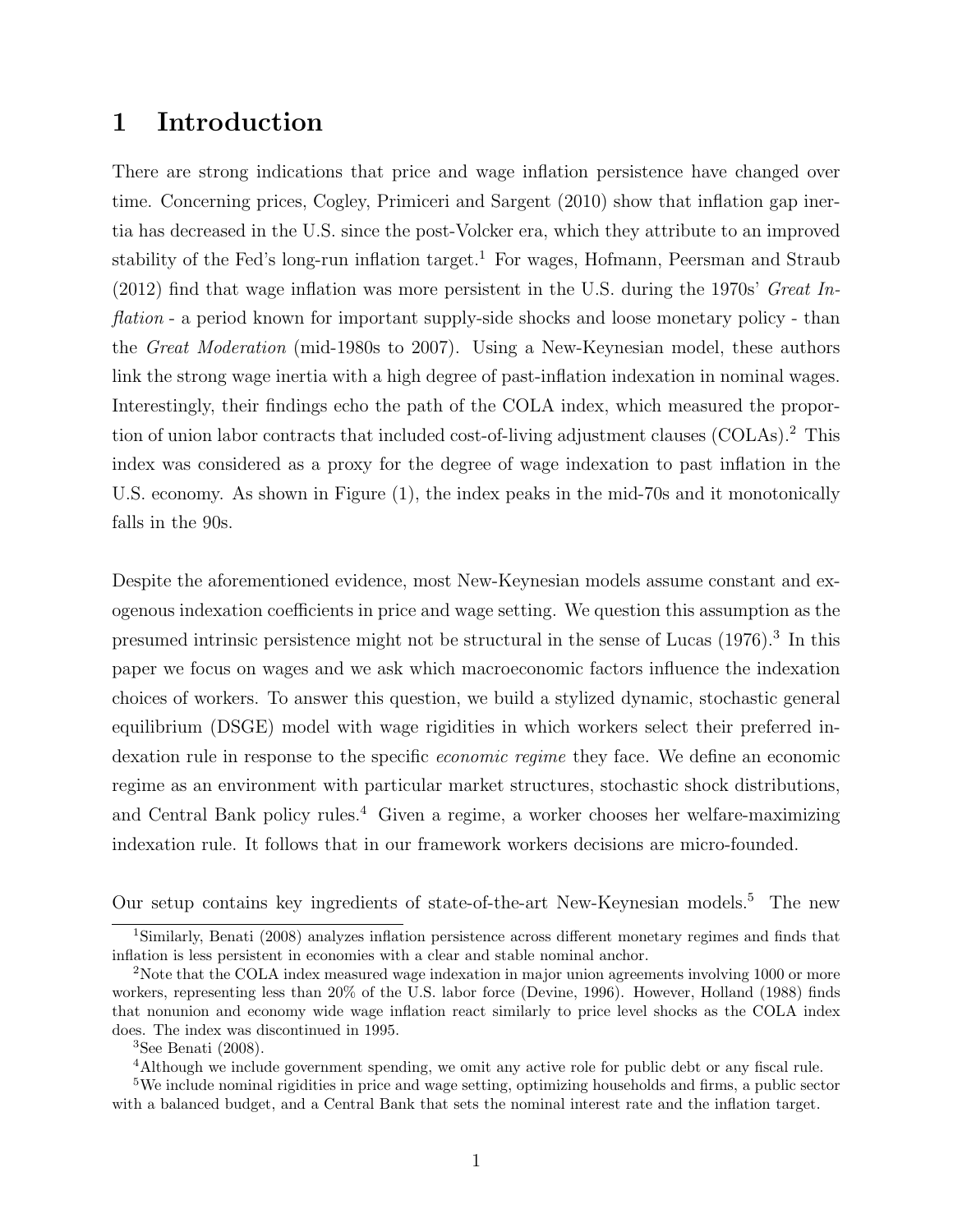feature is that, in periods in which wages are re-optimised, workers select an indexation rule among two different types: one based on past inflation, and the other one based on the inflation target of the Central Bank (i.e. trend inflation, which may vary). Workers then choose the rule associated with the highest expected utility, given the average length of the labor contract and the regime's economic characteristics. Similar to Schmitt-Groh´e and Uribe (2007), we solve the non-linear model to compute the welfare criterion of workers. The sum of all workers' decisions determines the degree at which nominal wages are indexed to past inflation on average. We name this level the degree of aggregate indexation in the economy. We implement an algorithm that computes the equilibrium level for aggregate indexation, given the economic regime.

We have three main results. First, we find that workers prefer to index their wages to past inflation when permanent shocks to technology and the inflation target explain an important proportion of output fluctuations. In contrast, when aggregate spending shocks dominate, workers prefer to index to target-inflation. Thus, aggregate indexation is high in regimes with large technology and/or permanent inflation-target shocks, and it is low in regimes driven by aggregate-demand shocks and/or temporal inflation-target shocks. The intuition behind these results is straightforward. Nominal wage rigidities cause welfare losses because the labor supply of each worker is sticky and it cannot adapt optimally to current economic events. Wage indexation rules may moderate welfare costs by closing the gap between the desired and actual labor supply. Thus, an indexation rule is preferred if it closes the laborsupply gap faster. As it turns out, the optimal individual rule is the one associated with a more stable expected labor supply. This is the case because workers are risk averse in leisure, and thus prefer a labor contract that guarantees smaller variations in their expected hours worked.

Second, we show that, in general, a social planner would prefer a different aggregate indexation level than the one reached by the decentralized equilibrium. In particular, the social planner would choose target-inflation indexation in regimes driven by technology and permanent inflation-target shocks, while she would choose past-inflation indexation in regimes driven by aggregate-demand shocks. The social planner's solutions, which are in line with the seminal contributions of Gray (1976) and Fischer (1977), thus oppose the ones picked by workers alone. The two solutions differ because the social planner pools all workers and focus on average welfare losses given aggregate indexation. In contrast, workers care about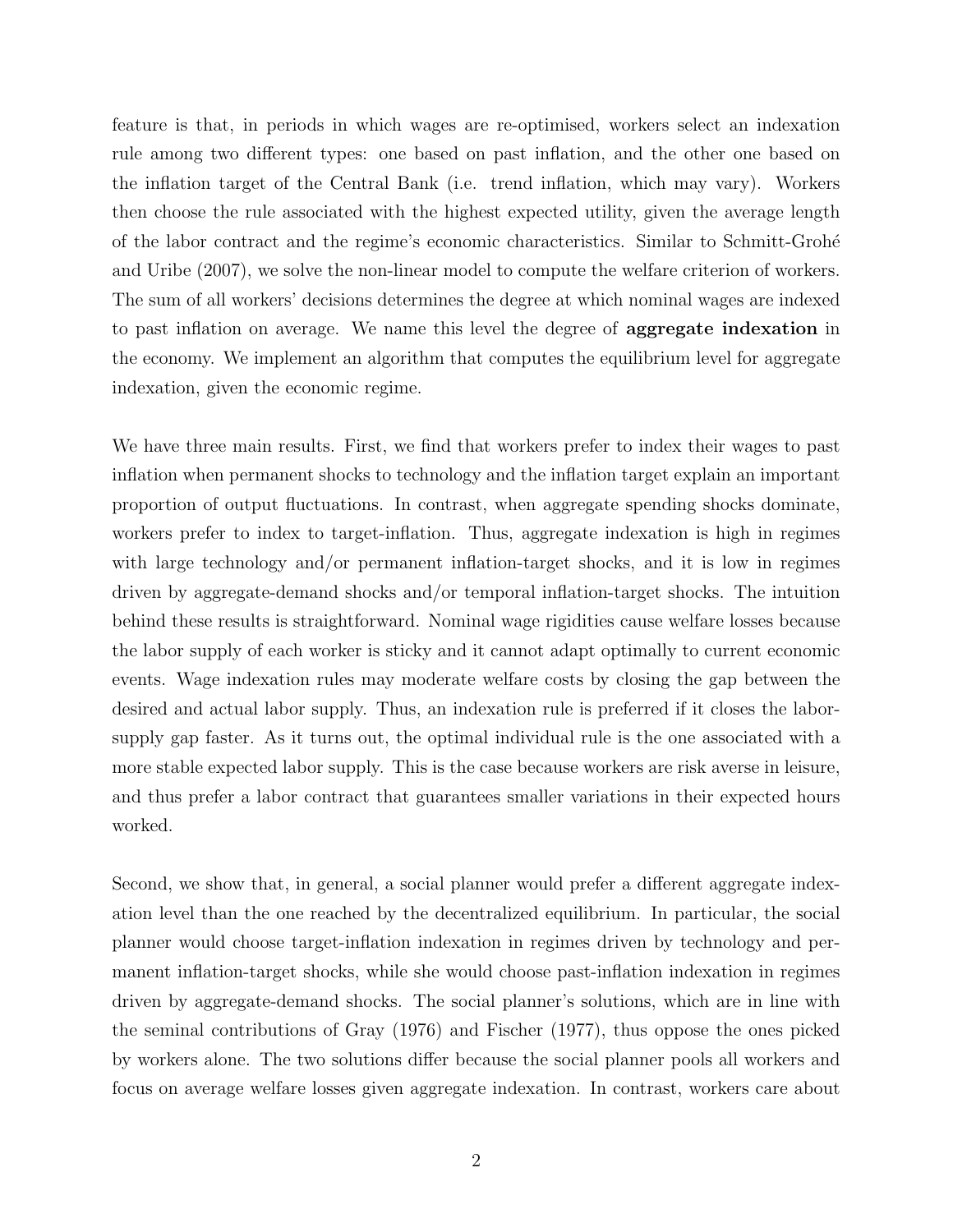marginal changes in their utility implied by labor contracts with different indexation rules. In addition, we assume that a worker does not internalize the effect that her own indexation choice imposes on the aggregate, as her size is negligible in comparison with the whole. In consequence, workers choices lead to an inefficient decentralized equilibrium.

Finally, we perform a set of counterfactual exercises in which we calibrate the model to represent two recent regimes of the U.S. economy. The first calibration portrays the Great Inflation, with volatile shocks - especially in productivity - and drifting trend inflation (as argued by Cogley and Sargent, 2005; Cogley and Sbordone, 2008; Coibion and Gorodnichenko, 2011, among others). The other calibration mimics the Great Moderation, with low shock volatility and a stable inflation target. We find that the decentralized equilibrium can predict the degree of aggregate indexation well for both economic regimes, as suggested by the COLA index: a high level for the Great Inflation and a low level for the Great Moderation. In addition, our sensitivity analysis indicates that the high levels predicted for the 70s were mainly due to *bad luck*, i.e. due to very volatile supply-side shocks, and not *bad policy*, i.e. not due to a loose inflation policy. Our analysis suggests that changes in the monetary policy rule or the stability of the inflation target played a minor role in the determination of aggregate indexation for the two periods.

The seminal contributions of Gray (1976) and Fischer (1977) set the benchmark in the wage indexation literature. Using an aggregate loss function criterion, they find that the optimal aggregate indexation increases when supply-side shocks become more important in explaining output fluctuations (relative to nominal or demand-side shocks). More recent papers find similar conclusions.<sup>6</sup> In contrast, our results rely on the analysis of the welfare of individual workers, and thus on their individual decisions, rather than on an average welfare measure. Our findings do not conflict with Gray and Fischer results as long as we focus on the social planner's problem. However, we show that, at the margin, a worker has incentives to deviate from the social planner's solution, and since all workers act similarly, the decentralized equilibrium ends up in a coordination failure. We argue that the decentralised equilibrium better explains the presumed changes in aggregate indexation and wage dynamics in U.S. data. A paper closely related to ours is Minford, Nowell and Webb (2003), who also focus on

 $6C$ ho and Phaneuf (1993), Cho (2003), and Amano *et al.* (2007) find similar results using DSGE models and a social welfare criterion. Several other extensions in this tradition have been considered, although most of them do not use a model with fully optimising agents (see Cover and van Hoose, 2002; Calmfors and Johansson, 2006, for a brief revisions of the literature).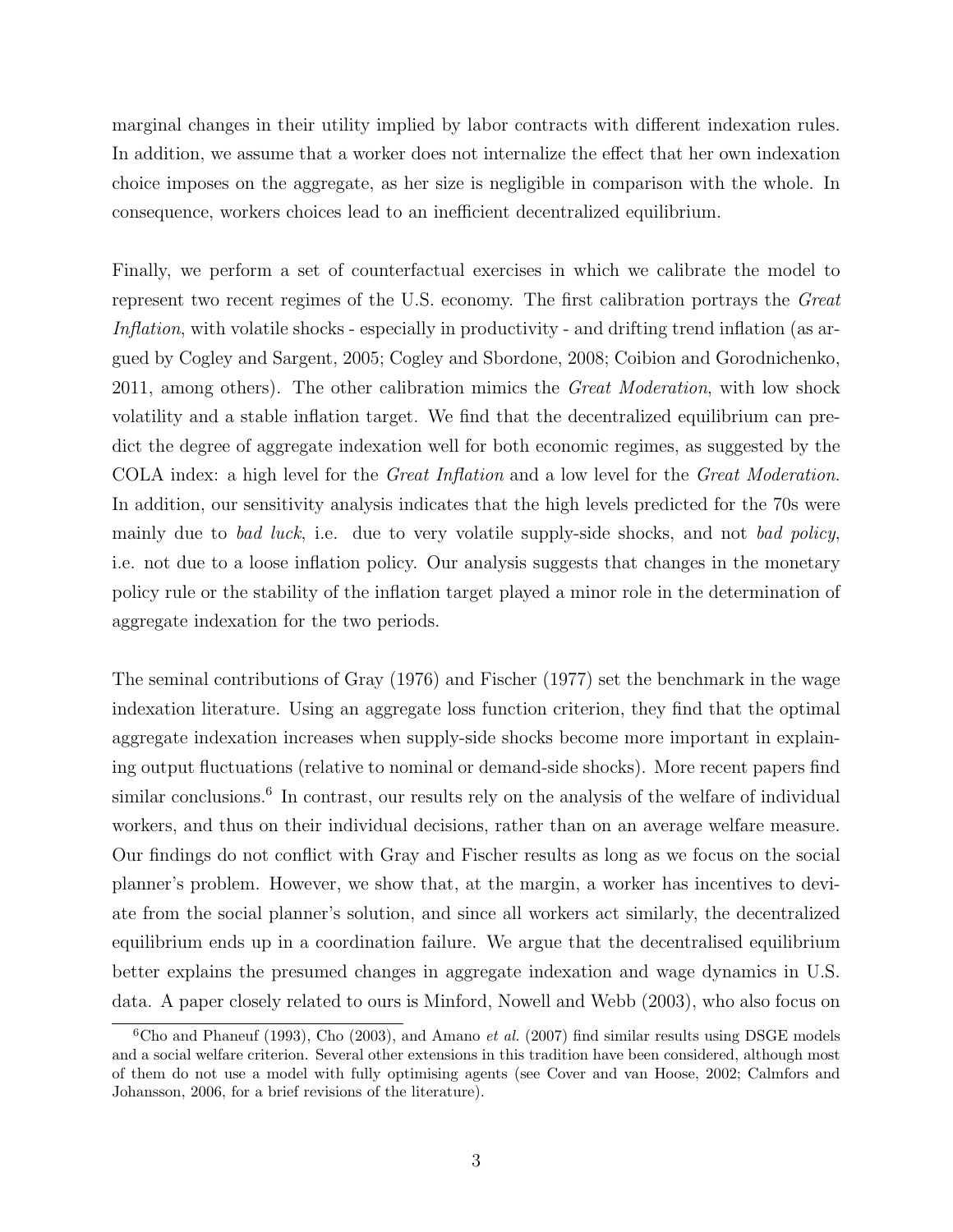the individual decisions of workers. However, they emphasize the effects of the persistence of shocks on aggregate indexation and they do not compare their results with the social welfare outcome. Our results are thus complementary.<sup>7</sup>

The remainder of the paper is organized as follows. Section 2 presents the model. Section 3 characterizes the equilibrium aggregate indexation of the economy given different economic regimes. Section 4 performs counterfactual exercises with the Great Inflation vs. Great Moderation comparison and a sensitivity analysis. The final section concludes.

# 2 The model

We build our analysis on a standard New Keynesian model with nominal rigidities in both prices and wages, and no capital. The model economy is populated by a continuum of households and firms, with differentiated labor and goods supply, respectively. A competitive labor intermediary and a final good producer then aggregate these differentiated inputs and place them on their respective markets. The following presents the main ingredients of the model.<sup>8</sup>

### 2.1 Households

Households are indexed by  $i \in [0, 1]$ . Each one is endowed with a unique labor type,  $\ell_{i,t}$ , which allows them to set their own nominal wage,  $W_{i,t}$  by using their monopolistic power. A household chooses consumption,  $c_{i,t}$ , one-period-maturity bond holdings,  $b_{i,t}$ , and  $W_{i,t}$  to maximize their discounted lifetime utility, i.e.

$$
\max_{c_{i,T},b_{i,T},W_{i,T}} \mathbf{E}_t\left(\sum_{T=t}^{\infty} \beta^{T-t} \mathcal{U}\left(c_{i,T}, \ell_{i,T}\right)\right),\tag{1}
$$

subject to a sequence of budget constraints of the form

$$
c_{i,T} + \frac{b_{i,T}}{R_T} \le \frac{W_{i,T}}{P_T} \ell_{i,T} + \frac{b_{i,T-1}}{1 + \pi_T} + \frac{\Upsilon_{i,T}}{P_T} \quad \forall T = t, t+1, t+2, ... \tag{2}
$$

a labor-specific demand, and no Ponzi schemes. The term  $E_t$  denotes the expectation operator conditional on information available in period  $t$ ; in turn,  $R_t$  denotes the risk free

<sup>7</sup>Wieland (2009) analyses the indexation decisions of firms in a model with learning, and proposes similar indexation rules as us. However, Wieland does not use an objective-maximizing criterion for choosing the indexation rule, but rather a forecasting rule for the true process of inflation.

<sup>&</sup>lt;sup>8</sup>The full description of the model is laid out in the technical appendix, available upon request.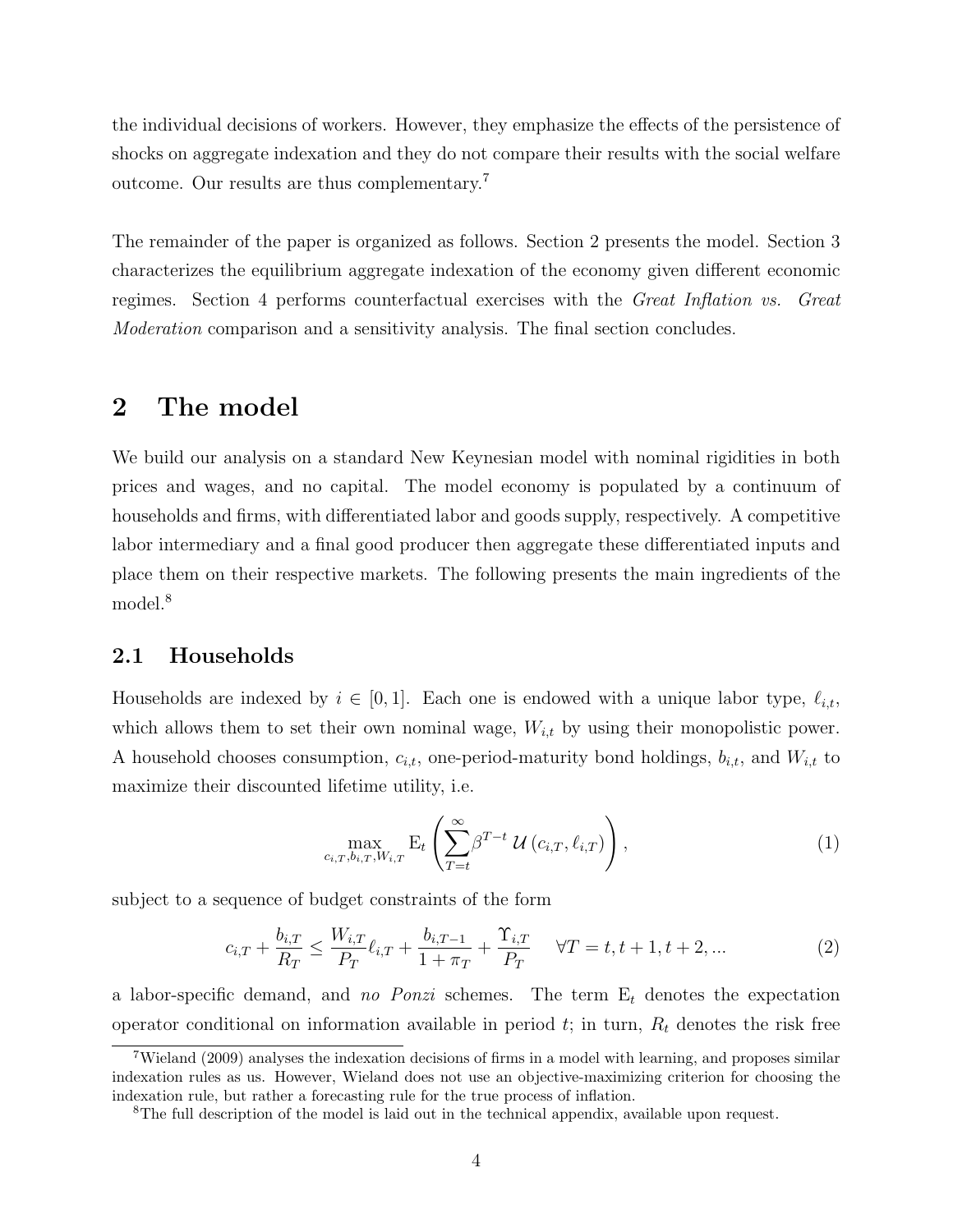gross nominal interest rate,  $P_t$  is the aggregate price level,  $\pi_t \equiv P_t/P_{t-1} - 1$  is the inflation rate, and  $\Upsilon_{i,t}$  is a lump sum including net transfers, profits from monopolistic firms, and Arrow-Debreu state-contingent securities that ensures that households start each period with an equal wealth. The instantaneous utility function is given by

$$
\mathcal{U}\left(c_{i,t}, \ell_{i,t}\right) = \log\left(c_{i,t} - \gamma^h c_{i,t-1}\right) - \psi \frac{\ell_{i,t}^{1+\omega}}{1+\omega}.
$$

The parameters  $\gamma^h$  and  $\omega$  denote the degree of consumption habits and the inverse Frisch elasticity of labor supply, respectively. In turn,  $\psi$  is a normalizing constant that ensures that labor equals  $\frac{1}{3}$  at the deterministic steady-state. A household is composed of two decisionmaking units: a consumer, who chooses consumption and savings, and a worker, who decides on a labor contract consisting of a nominal wage and an indexation rule. The decision rules for the consumer are standard and we omit them for brevity (see the technical appendix for details).

Labor contracts. We follow Calvo (1983) and assume that in each period a worker reoptimizes his labor contract with probability  $1 - \alpha_w$ . The optimization happens in two stages. In the first, a worker chooses the indexation scheme that dictates how his nominal wage must be updated in periods where no optimization takes place. In the second, a worker sets his optimal wage conditional on the chosen indexation rule. In both stages, workers maximize their expected utility. For simplicity, we allow for only two indexation rules for wage updating: one uses the target inflation of the central bank (i.e., *trend*), and the other uses lagged inflation (i.e.,  $past)$ ). Suppose that the last wage re-optimization of worker i happened in period t, where he selected the wage  $W_{i,t}^{k,*}$  for either contract  $k = trend$ , or contract  $k = past$ . Thus, in period  $T > t$ , worker i's wage is updated either to  $W_{i,T}^{trend} =$  $\delta_{t,T}^{trend} W_{i,t}^{trend,\star}$  or  $W_{i,T}^{past} = \delta_{t,T}^{past} W_{i,t}^{past,\star}$ , where

$$
\delta_{t,T}^{trend} = (1 + \pi_T^{\star}) \, \delta_{t,T-1}^{trend} \quad \text{and} \quad \delta_{t,T}^{past} = (1 + \pi_{T-1}) \, \delta_{t,T-1}^{past} \text{ with } \delta_{t,t}^{k} = 1 \, \forall k.
$$

The term  $\pi_T^*$  represents the time T inflation target of the central bank, which determines trend inflation. For simplicity, we assume that this target is directly observed by the population. Each of the indexation rules allows the worker to smooth adjustments in his labor supply, which otherwise will be fixed due to nominal wage rigidities.

Wage setting. For the sake of exposition, we first describe the choice of the optimal wage conditional on  $\delta_{t,T}^k$ . We start with this problem because it takes the familiar setting of a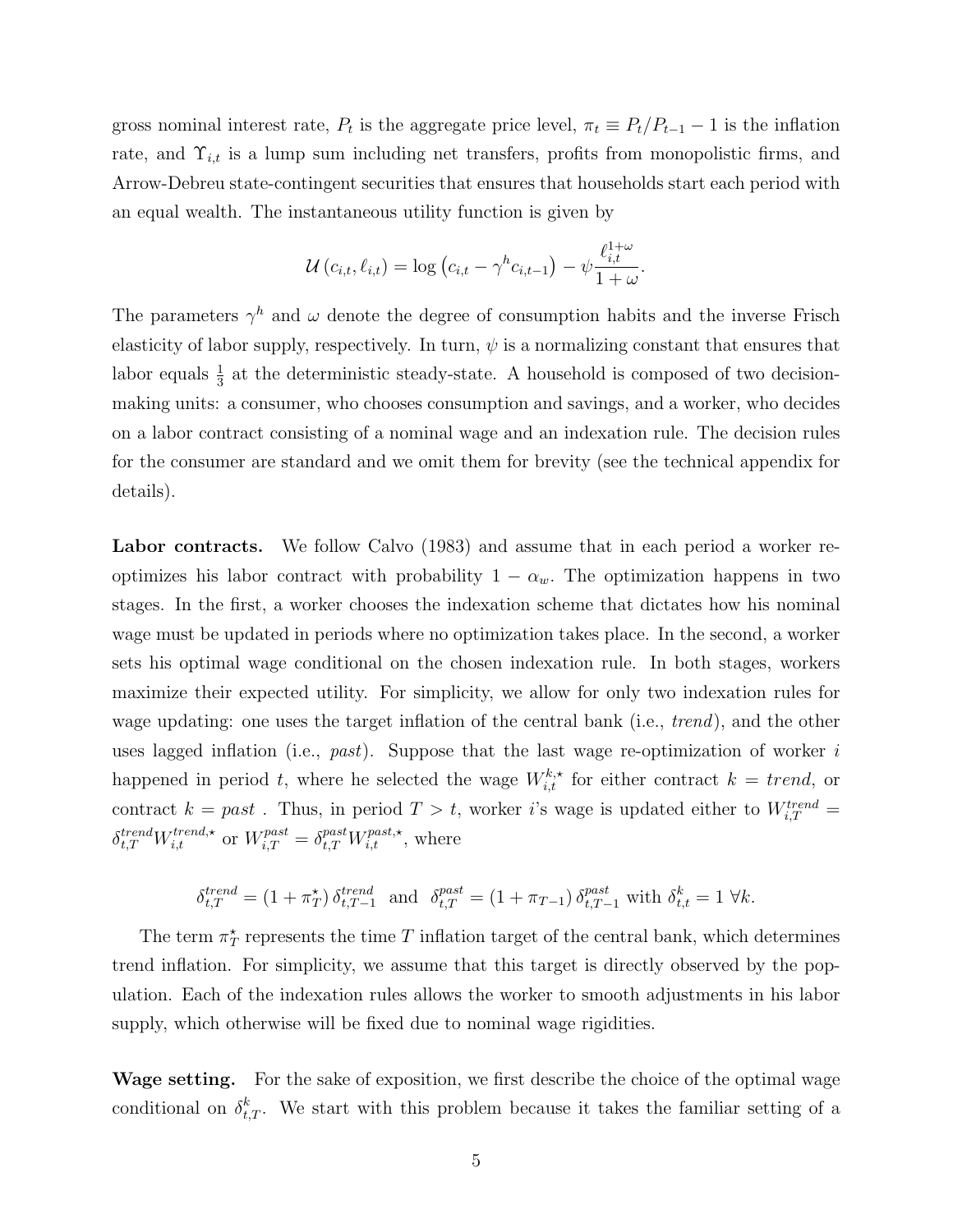sticky-wage model à la Erceg et al. (2000). Thus, given a  $\delta^k$ , a worker selects his wage by solving

$$
W_{i,t}^{k,\star} \in \arg\max_{W_{i,t}^k} \quad \mathcal{E}_t \left( \sum_{T=t}^{\infty} (\beta \alpha_w)^{T-t} \left[ \lambda_T \frac{\delta_{t,T}^k W_{i,t}^k}{P_T} \ell_{i,t,T}^k - \frac{\psi}{1+\omega} \left( \ell_{i,t,T}^k \right)^{1+\omega} \right] \right), \tag{3}
$$

subject to the labor-specific demand

$$
\ell_{i,t,T}^k = \left(\frac{\delta_{t,T}^k W_{i,t}^k}{W_T}\right)^{-\theta_w} \ell_T.
$$
\n(4)

The term  $\lambda_t$  is the marginal utility of wealth associated to the household budget constraint,  $\ell_t$  is aggregate labor, and the coefficient  $\theta_w$  denotes the elasticity of substitution between any two labor types, as implied by a Dixit-Stiglitz aggregator used by the labor intermediary. Notice that, since we have assumed no inequalities in wealth (due to the Arrow-Debreu securities),  $\lambda_t$  is common to all households. In contrast, a worker's labor mapping,  $\ell_{i,t,T}^k$ , may differ from one worker to another due to nominal wage rigidities. Let  $rw_t^{k,*} \equiv$  $\frac{W_t^{k,\star}}{W_t}$ denote the relative optimal wage with respect to the aggregate wage level. Thus, according to the F.O.C. of the worker's problem,  $rw_t^{k,*}$  $t^{k,*}$  is given by

$$
\left[rw_t^{k,\star}\right]^{1+\omega\theta_w} = \psi\mu_w \frac{\operatorname{num}_{k,t}^w}{\operatorname{den}_{k,t}^w},\tag{5}
$$

where  $\mu_w \equiv \frac{\theta_w}{\theta_w - \theta_w}$  $\frac{\theta_w}{\theta_w-1}$  is the gross wage markup and

$$
\begin{array}{rcl}\n\text{num}_{k,t}^{\text{w}} & \equiv & (\ell_t)^{1+\omega} + \beta \alpha_w \mathbf{E}_t \left( \left( \frac{1 + \pi_{t+1}^w}{\delta_{t,t+1}^k} \right)^{\theta_w(1+\omega)} \text{num}_{k,t+1}^{\text{w}} \right), \\
\text{den}_{k,t}^{\text{w}} & \equiv & \lambda_t w_t \ell_t + \beta \alpha_w \mathbf{E}_t \left( \left( \frac{1 + \pi_{t+1}^w}{\delta_{t,t+1}^k} \right)^{\theta_w - 1} \text{den}_{k,t+1}^{\text{w}} \right),\n\end{array}
$$

and  $\pi_{t+1}^w \equiv \frac{W_{t+1}}{W_t}$  $\frac{W_{t+1}}{W_t} - 1$  is the wage inflation rate. We drop the subindex i since workers with indexation rule k who can re-optimize in period  $t$  will choose the same wage. Notice that in the case of fully flexible wages, wage dispersion vanishes along with the differences in individual labor supplies (so  $rw_t^{k,*} = 1$ ). In that case, equation (5) collapses to the familiar welfare-maximizing condition in which the marginal rate of substitution between consumption and leisure equals the real wage (re-scaled by a wage markup), i.e.

$$
\psi \frac{\left(\ell_t\right)^{\omega}}{\lambda_t} = w_t \times \frac{1}{\mu_w}.\tag{6}
$$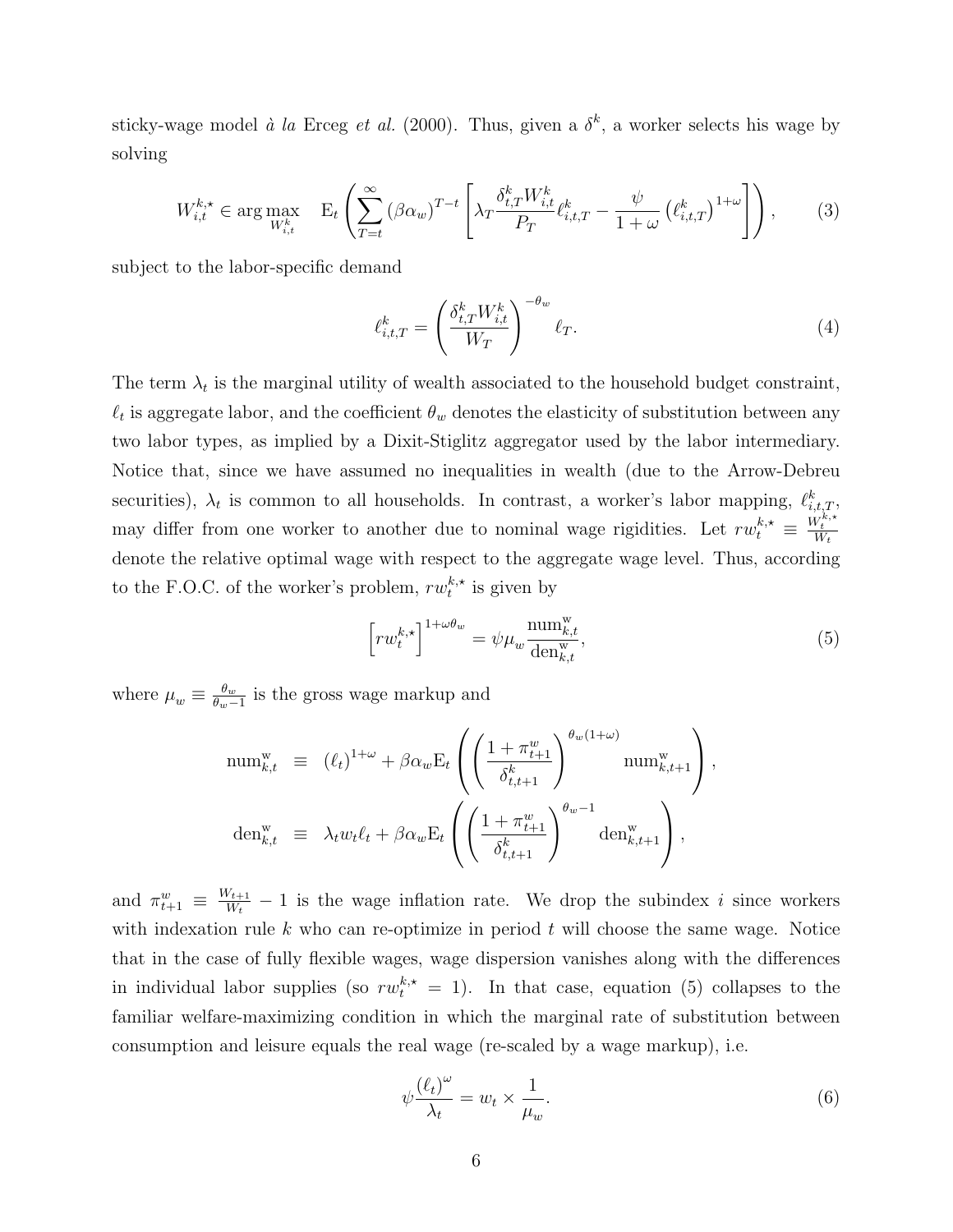Nominal wage rigidities impose welfare losses to workers because they cannot adapt their labor supply quickly or optimally when shocks hit the economy. Thus, after a shock, there is a wedge between a worker's desired labor supply, given by equation (6), and her actual labor supply, given by equation (5). An indexation rule may aid in closing this wedge and moderate welfare losses. Workers thus prefer the rule associated with the lowest welfare loss. But the optimal rule is conditional on the economic regime, as we show next.

**Indexation-rule selection.** Let  $\xi_t$  denote the time t total proportion of workers who have selected past-inflation indexation, independently of their last contract optimization. In short,  $\xi_t$  represents the degree of **aggregate indexation** to past inflation in time t. Furthermore, let  $\Sigma_t$  be an information set describing the economy's markets structure, the distribution of stochastic shocks, and the economic policy rules, i.e. the economic regime in period t. Finally, let the vector  $\Xi$  collect present and future levels for aggregate indexation and economic regimes, so  $\Xi_t = \mathbb{E}_t \left( \left\{ \left[ \xi_{t+h}, \ \Sigma_{t+h} \right]' \right\} \right)$  $h=0$  . We can now formalize workers indexation-rule decision as follows: When worker  $i$  re-optimizes her labor contract in time  $t$ , she selects the rule that maximizes her conditional expected utility, i.e.

$$
\delta_{i,t}^{\star}(\Xi_t) \in \underset{\delta_i \in \left\{\delta^{trend}, \delta^{past}\right\}}{\arg \max} \mathbb{W}_{i,t} \left(\delta_i, \Xi_t\right) \text{ subject to } \wp\left(\Xi_t\right), \tag{7}
$$

where

$$
\mathbb{W}_{i,t} \left( \delta_i, \Xi_t \right) = \mathcal{E}_t \left( \sum_{T=t}^{\infty} \left( \beta \alpha_w \right)^{T-t} \mathcal{U} \left( c_T \left( \xi_T, \Sigma_T \right), \ell_{i,T} \left( \delta_i, \xi_T, \Sigma_T \right) \right) \right). \tag{8}
$$

The term  $\varphi(\Xi_t)$  is a system of equations that summarizes all relevant general-equilibrium constraints that determine the allocation of the economy. Notice that  $\mathbb{W}_{i,t}$  is constrained by the expected duration of the labor contract (as the effective discount factor is  $\beta \alpha_w$ ). Further, because of the state-contingent securities, individual consumption equals the aggregate level, and it does not depend on the individual indexation choice  $\delta_i$ ; it does, however, depend on aggregate indexation  $\xi_t$  and the current economic regime  $\Sigma_t$ . Finally, notice that, given worker i's atomistic size with respect to the aggregate, her choice of indexation-rule has a negligible effect on aggregate indexation. Worker *i* thus takes  $\xi_t$ ,  $\Sigma_t$ , and  $c_t$  as given and she selects the indexation rule  $\delta_i$  that minimizes her individual expected labor disutility, given by  $\Omega(\delta_i, \Xi_t)$ . In formal terms,  $\delta_{i,t}^{\star}(\Xi_t)$  also satisfies the problem

$$
\delta_{i,t}^{\star}(\Xi_t) \in \underset{\delta_i \in \left\{\delta^{trend}, \delta^{past}\right\}}{\arg \min} \Omega\left(\delta_i, \Xi_t\right), \text{ subject to } \wp\left(\Xi_t\right),
$$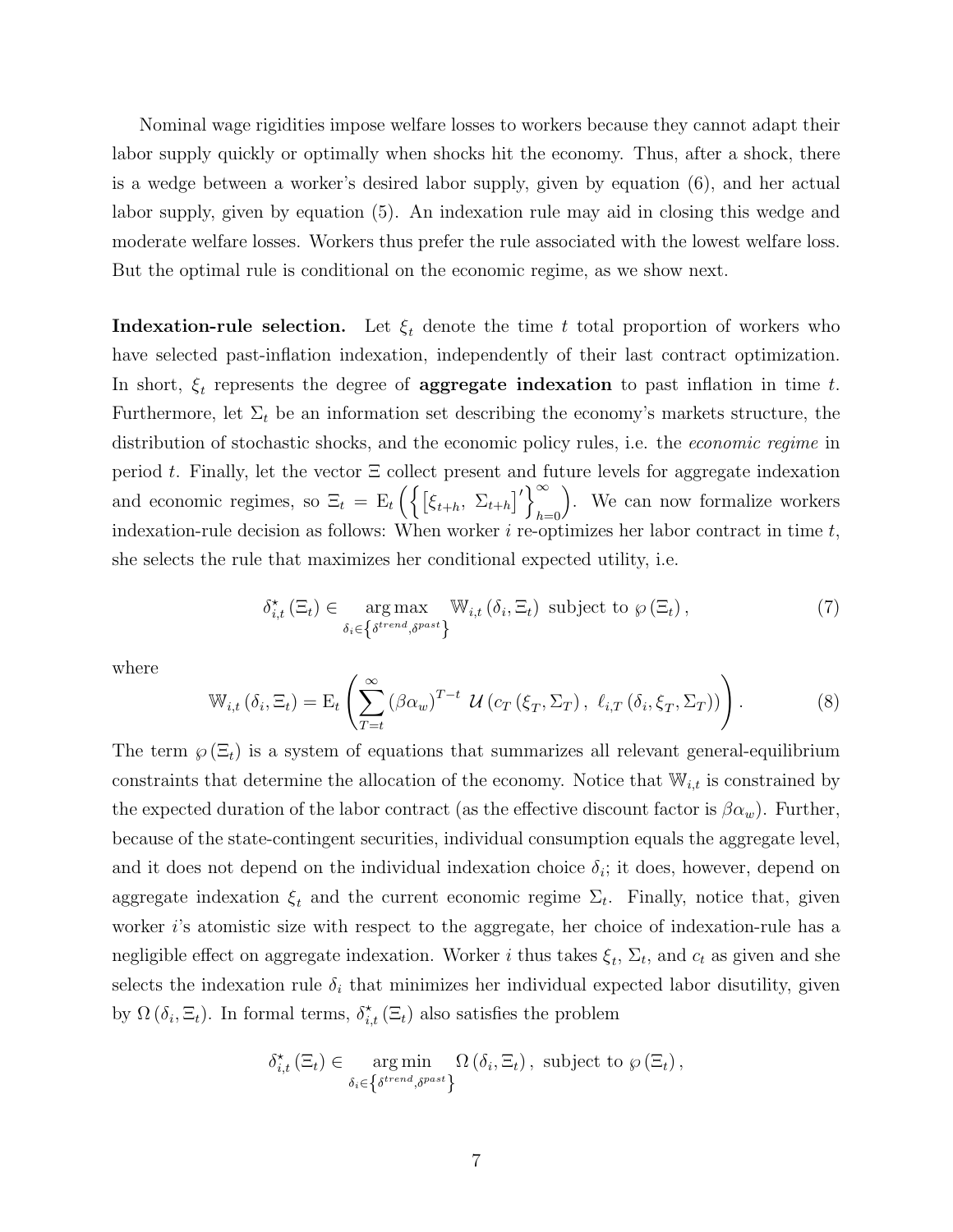where

$$
\Omega\left(\delta_{i},\Xi_{t}\right) = \frac{\psi}{1+\omega} \mathcal{E}_{t}\left(\sum_{T=t}^{\infty} \left(\beta \alpha_{w}\right)^{T-t} \left[\ell_{i,T}\left(\delta_{i}, \xi_{T}, \Sigma_{T}\right)\right]^{1+\omega}\right). \tag{9}
$$

Labor market aggregation. The degree of aggregate indexation  $\xi_t$  is determined as follows: each period, only a fraction  $1 - \alpha_w$  of workers re-optimize their wages. Let  $\chi_t$ denote the time t proportion of workers from subset  $(1 - \alpha_w)$  that selects  $\delta^{past}$ . Accordingly,  $\xi_t$  is given by

$$
\xi_{t} = (1 - \alpha_{w}) \sum_{h=0}^{\infty} \chi_{t-h} (\alpha_{w})^{h}, \qquad (10)
$$

which recursively can be written as  $\xi_t = (1 - \alpha_w) \chi_t + \alpha_w \xi_{t-1}$ . In section 3 we characterize the equilibrium solution for aggregate wage indexation  $\xi^*$ , which is a function of the economic regime Σ. But first we describe useful measures of wage dispersion and discuss aggregation details of the labor market.

Without loss of generality, assume that workers are sorted according to the indexation rule they have chosen, so workers in the interval  $i \in I_t^{past} = [0, \xi_t]$  use  $\delta^{past}$ , while those in the interval  $i \in I_t^{trend} = [\xi_t, 1]$  use  $\delta^{trend}$ . Measures of wage dispersion for each of the two sectors can be computed by adding up total hours worked as given by the set of laborspecific demands. So, we have that  $\int_{i \in I_t^k} \ell_{i,t} dt = \ell_t \text{disp}_{k,t}^w$ , where  $\text{disp}_{k,t}^w = \int_{i \in I_t^k}$  $\int \underline{W_{i,t}}$  $W_t$  $\int$ <sup>-θw</sup> di. Recursive expressions for the wage dispersion measures are given by

$$
\operatorname{disp}_{k,t}^{\mathrm{w}} = (1 - \alpha_w) \tilde{\chi}_t^k \left( r w_t^{k,\star} \right)^{-\theta_w} + \alpha_w \left( \frac{1 + \pi_t^w}{\delta_{t-1,t}^k} \right)^{\theta_w} \operatorname{disp}_{k,t-1}^{\mathrm{w}},\tag{11}
$$

where 
$$
\tilde{\chi}_t^k = \begin{cases} \chi_t & \text{if } k = past \\ 1 - \chi_t & \text{if } k = trend \end{cases}
$$
. (12)

Finally, given the Dixit-Stiglitz technology of the labor intermediary, the aggregate wage level is given by  $W_t^{1-\theta_w} = \int_0^1 W_{i,t}^{1-\theta_w} \mathrm{d}i$ . This expression can be rewritten in terms of the sum of relative wages within each indexation-rule sector, which are given by  $\tilde{w}_t^k \equiv \int_{i \in I_t^k}$  $\int W_{i,t}$  $W_t$  $\int^{1-\theta_w} \mathrm{d}i.$ Thus, it follows that

$$
\tilde{w}^{past}_t + \tilde{w}^{trend}_t = 1.
$$

Notice that these weights may change over time due to variations in  $rw_t^k$  and  $\chi_t$ . The recursive law of motion of  $\tilde{w}_t^k$  is given by

$$
\tilde{w}_t^k = \left(1 - \alpha_w\right) \tilde{\chi}_t^k \left[ rw_t^{k,\star}\right]^{1-\theta_{w,t}} + \alpha_w \left(\frac{1+\pi_v^w}{\delta_{t-1,t}^k}\right)^{\theta_w - 1} \tilde{w}_{t-1}^k. \tag{13}
$$

The rest of the model is quite standard, so we describe it briefly.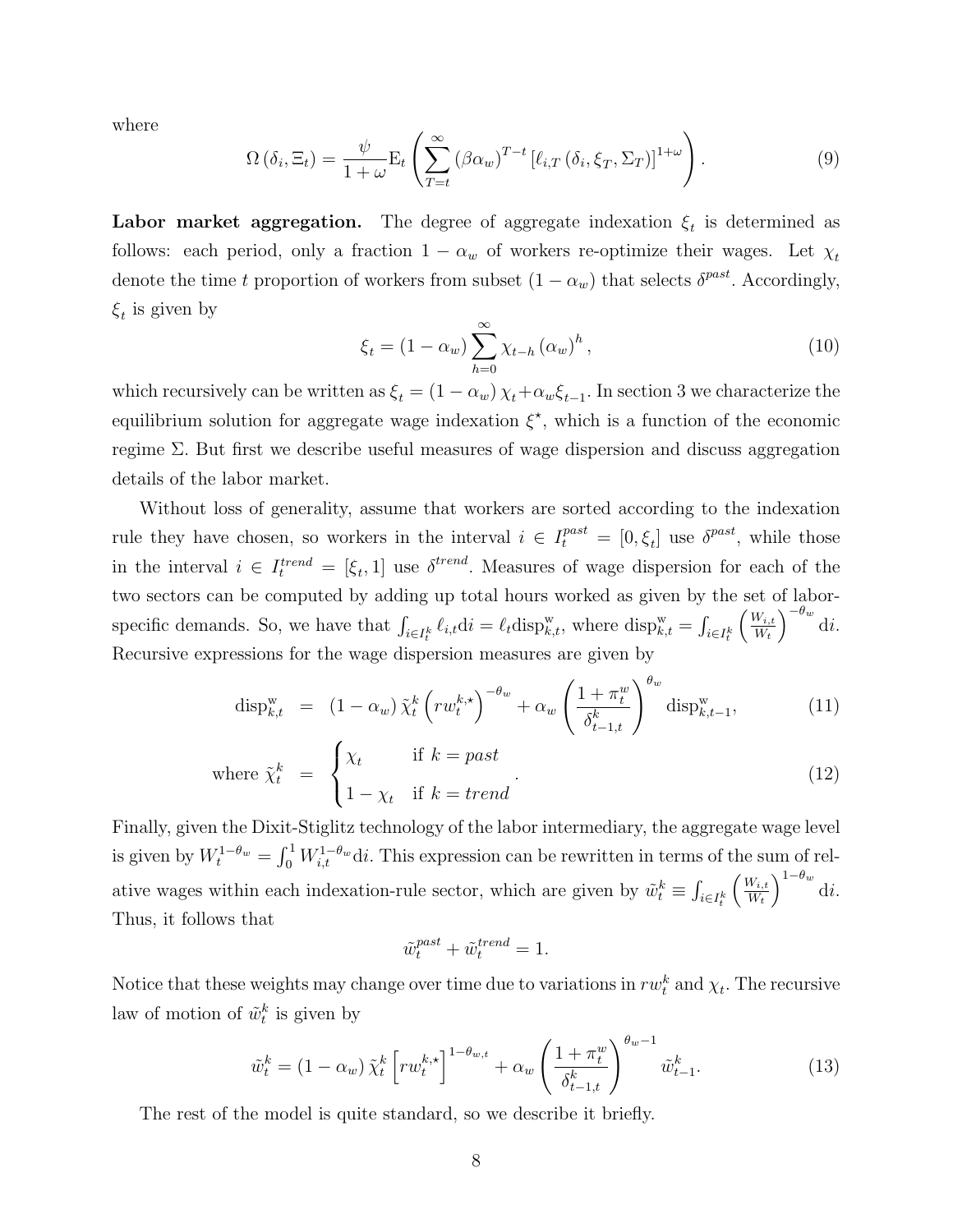## 2.2 Firms and price-setting

A perfectly competitive firm produces a homogeneous good,  $y_t$ , by combining a continuum of intermediate goods,  $y_{j,t}$  for  $j \in [0,1]$ , using a typical Dixit-Stiglitz aggregator. Each intermediate good is produced by a single monopolistic firm using the linear technology

$$
y_{j,t} = A \exp\left(z_t\right) n_{j,t},
$$

where  $n_{j,t}$  is the composite labor input, A is a normalizing constant that ensures that detrended output at the deterministic steady state equals one, and  $z_t$  is a permanent technology shock which obeys

$$
z_t = z_{t-1} + \varepsilon_{z,t},\tag{14}
$$

where  $\varepsilon_{z,t}$  is a zero-mean white noise. Each period an intermediate firm re-optimizes its price with a fixed probability  $1-\alpha_p$ . If the firm is unable to re-optimize in period T, then its price is updated according to a rule-of-thumb of the form  $P_{j,T} = \delta_{t,T}^p P_{j,t}$ , where  $t < T$  denotes the period of last reoptimization, and  $\delta_{t,T}^p = (1 + \pi_T^*)^{1-\gamma_p} (1 + \pi_{t-1})^{\gamma_p} \delta_{t,T-1}$  for  $T > t$  and  $\delta_{t,t}^p = 1.9$  The firm sets  $P_{j,t}$  by maximizing its profits, so

$$
P_{j,t}^{\star} \in \arg \max_{P_{j,t}} \hat{E}_t \sum_{T=t}^{\infty} (\beta \alpha_p)^{T-t} \varphi_{t,T} \left[ \frac{\delta_{t,T}^p P_{j,t}}{P_T} y_{j,t,T} - S(y_{j,t,T}) \right],
$$
  
subject to  $y_{j,t,T} = \left( \frac{\delta_{t,T}^p P_{j,t}}{P_T} \right)^{-\theta_p} y_T,$ 

where the real cost function is given by  $S(y_{j,t}) = w_t [y_{j,t}/(A \exp(z_t))]$ , and  $\theta_p > 1$  is the price elasticity of demand for intermediate good j.

## 2.3 Policymakers

The government budget constraint is balanced at all times (i.e. lump-sum taxes finance government expenditures). Public spending is given by

$$
g_t = g \exp\left(\varepsilon_{g,t}\right) y_t \tag{15}
$$

where  $0 < g \exp(\varepsilon_{g,t}) < 1$  is the public-spending-to-GDP ratio and  $\varepsilon_{g,t}$  is a stochastic disturbance with mean zero, and follows an AR(1) process:

$$
\varepsilon_{g,t} = \rho_g \varepsilon_{g,t} + \eta_{g,t}.
$$

<sup>&</sup>lt;sup>9</sup>We could have assumed that firms also endogenously select their price indexation rule. However, we decided to keep the model as simple and tractable as possible to analyze the determination and implications of wage indexation alone. Endogenous price indexation is a subject left for future research.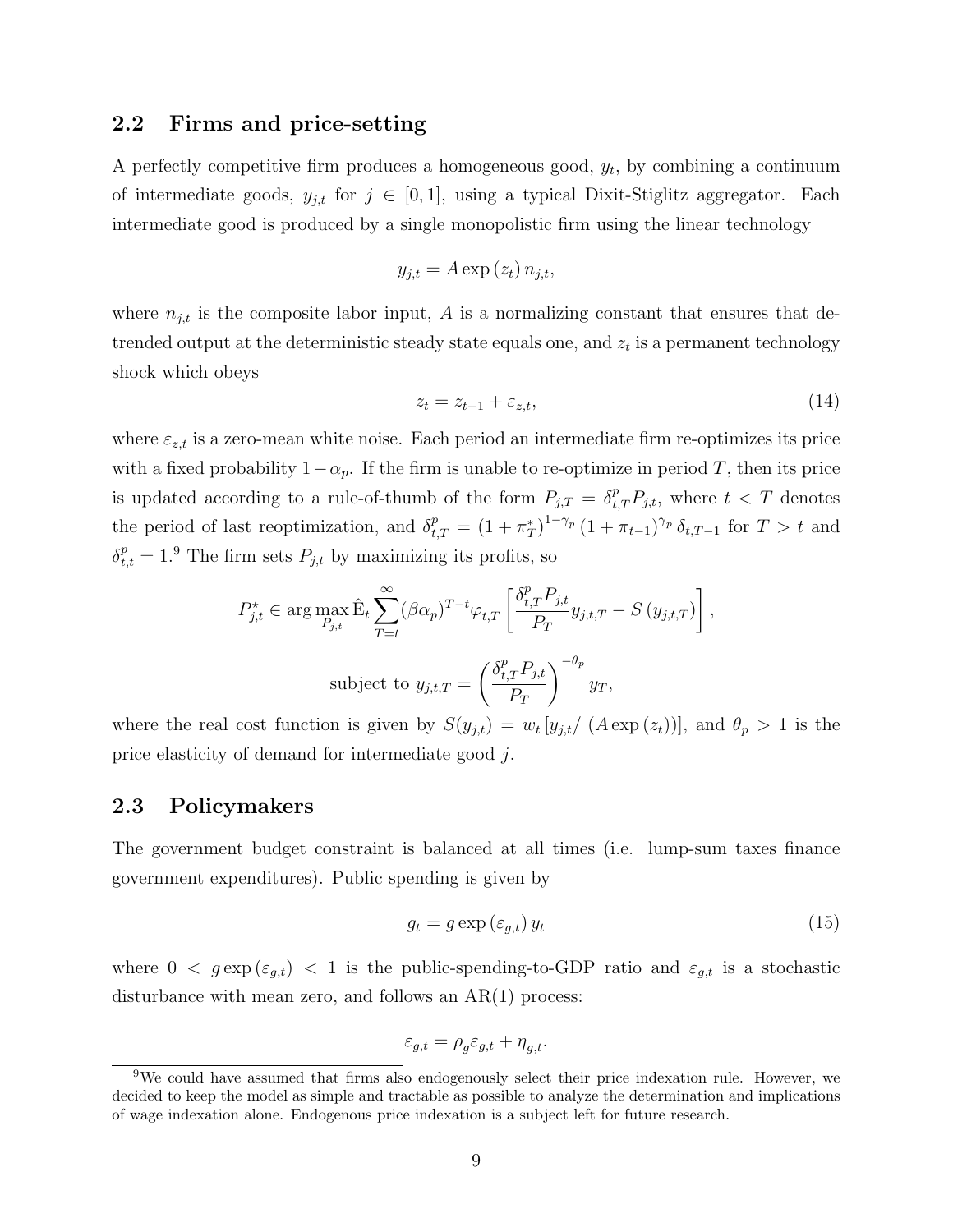Similar to Smets and Wouters  $(2007)$  and Hofmann *et al.*  $(2012)$ , we assume that the central bank chooses the gross nominal interest rate according to the rule

$$
R_t = [R_{t-1}]^{\rho_R} [R_t^{\star}]^{1-\rho_R} \left[ \frac{1+\pi_t}{1+\pi_t^{\star}} \right]^{a_{\pi}(1-\rho_R)} [y_t]^{a_y(1-\rho_R)} \left[ \frac{y_t}{y_{t-1}} \right]^{a_{\Delta y}}
$$
(16)

where  $R_t^* = \beta^{-1} \left(1 + \pi_{t+1}^* \right)$  denotes the long-term level of the nominal interest rate. This rule has shown good empirical properties and we use it in our counterfactual exercises of section 4. The inflation target follows a rule of the form

$$
\pi_{t+1}^* = \rho_\pi \pi_t^* + \varepsilon_{\pi, t+1}.
$$

Unless explicitly mentioned, we assume  $\rho_{\pi} = 1$ , making the inflation-target shocks permanent.

## 2.4 Equilibrium, model solution, and calibration

Equilibrium in the goods market satisfies the resource constraint, so  $y_t = c_t + g_t$ , where  $c_t \equiv \int_0^1 c_{i,t} dt$ . In the labor market, the supplied composite labor-input equals the aggregate intermediate-firms labor demand, or  $\ell_t = \int_0^1 n_{j,t} \, dy$ . Using the input-specific demand, it follows that  $\ell_t = y_t A^{-1} \exp(-z_t) \operatorname{disp}_t^p$  where  $\operatorname{disp}_t^p = \int_0^1 \left( \frac{P_{j,t}}{P_t} \right)$  $P_t$  $\int_{0}^{-\theta_p} d j$  is a measure of price dispersion. In equilibrium, there exists a set of prices  $\{\lambda_t, P_t, P_{j,t}, W_t, W_{i,t}, R_t\}$  and a set of quantities  $\{y_t, g_t, c_{i,t}, b_{i,t}, n_{j,t}, \ell_t, \ell_{i,t}, \chi_t\}$ , for all i and j, such that all markets clear at all times, and agents maximize their utility and profits. It is worth mentioning that, when  $\xi_t$ is given and equals an exogenous constant in the interval  $[0, 1]$ , the model is observationally equivalent to a standard New Keynesian model with fixed indexation coefficients.<sup>10</sup>

Given an economic regime  $\Sigma$ , we use a second-order perturbation method to solve the model and find the stochastic steady state, as proposed by Schmitt-Grohé and Uribe (2007). We use this method because we are interested on the welfare effects of different indexation schemes.<sup>11</sup> Then, given an economic regime we implement an algorithm to find the equilibrium level for aggregate indexation.

For the analysis that follows, we calibrate the model to fit the estimation of Hofmann et al.  $(2012)$  for the *Great Moderation* period.<sup>12</sup> Before estimation, the authors fix the discount rate  $\beta$  to 0.99; the Frisch elasticity  $\omega$  equals 2;  $\theta_p$  and  $\theta_w$  are both set to 10. Further,

<sup>10</sup>See the technical appendix for the demonstration.

<sup>&</sup>lt;sup>11</sup>Such effects vanish in the linear version of the model (see Kim and Kim,  $2003$ ; Schmitt-Grohé and Uribe, 2007).

<sup>&</sup>lt;sup>12</sup>See their estimation for the first quarter of the year 2000.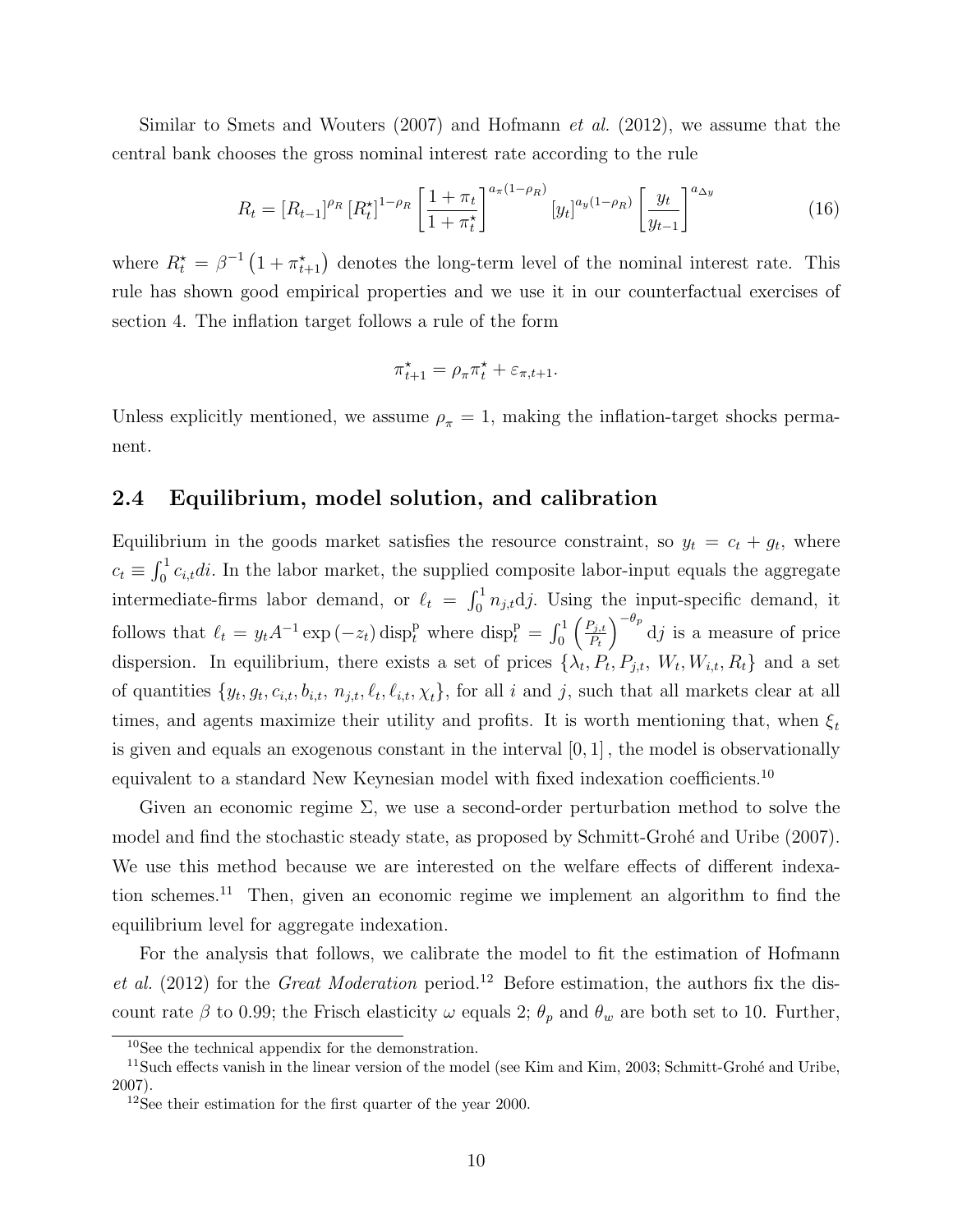we assume that the level of initial trend inflation is  $\pi_0^* = 0$ , the public-spending ratio g is .2., and the parameters A and  $\psi$  are set at levels which put output and labor equal to 1 and  $\frac{1}{3}$ , respectively, in the deterministic steady state. Using a minimum distance estimation to fit the impulses responses of a permanent technology shock and a government spending shock, Hofmann *et al.* (2012) estimate the degree of external habits ( $\gamma^h = .37$ ), inflation inertia ( $\gamma^p = .17$ ), the degree of rigidities in prices and wages ( $\alpha_p = .76$  and  $\alpha_w = .54$ ), the monetary rule parameters ( $\rho_R = .78$ ,  $a_\pi = 1.35$ ,  $a_y = .10$  and  $a_{\Delta y} = .39$ ), and the size of the technology and the government spending shock ( $\sigma_z = .31$  and  $\sigma_g = 3.25$ ). Finally, the authors find a degree of wage indexation equal to  $\xi = .17$ . In section 4, we show that the endogenous indexation criterion we have hereby described predicts an indexation value in accordance to the estimated value. All of the parameter estimates lie within the ballpark of empirical findings (see Smets and Wouters, 2007; Cogley, Primiceri and Sargent, 2010). Finally, for completeness, we set the variance of the trend-inflation shock equal to the estimated value of Cogley *et al.* (2010) for the period 1982-2006 ( $\sigma_{\pi^*} = .049$ ).

# 3 Equilibrium aggregate indexation

This section characterizes the aggregate indexation level that prevails in the long-run equilibrium given an economic regime. We show that workers choose to index their wages to past inflation when technology and (permanent) trend-inflation shocks explain a large proportion of output fluctuations. When demand-side shocks (such as exogenous government spending) drive the aggregate dynamics, workers prefer to index to trend inflation. We show how the relationship between wage dispersion and the volatility in expected hours explains our results. In addition, we argue that the equilibrium indexation need not coincide with the socially desired level.

## 3.1 Welfare costs at the stochastic steady state

At the steady state, worker i's expected welfare equals its unconditional expected value, given by  $\mathbb{W}_{ss}(\delta^k, \xi, \Sigma) \equiv E \{ \mathbb{W}_{i,t} (\delta^k, \xi, \Sigma) \}$  (see equation 8). Notice that, in general,  $\mathbb{W}_{ss}$ varies with the chosen indexation rule  $\delta^k$ , aggregate indexation  $\xi$ , and the economic regime  $\Sigma$ . However, if the economic regime contains no stochastic shocks, then consumption and labor (and thus welfare) will be invariant to  $\xi$  and  $\delta^k$ . Denote this scenario as the deterministic regime  $\Sigma_d$ , and its associated steady-state welfare as  $\mathbb{W}_d$ , defined as:

$$
\mathbb{W}_d = \frac{1}{1 - \beta \alpha_w} \mathcal{U}(c_d, \ell_d).
$$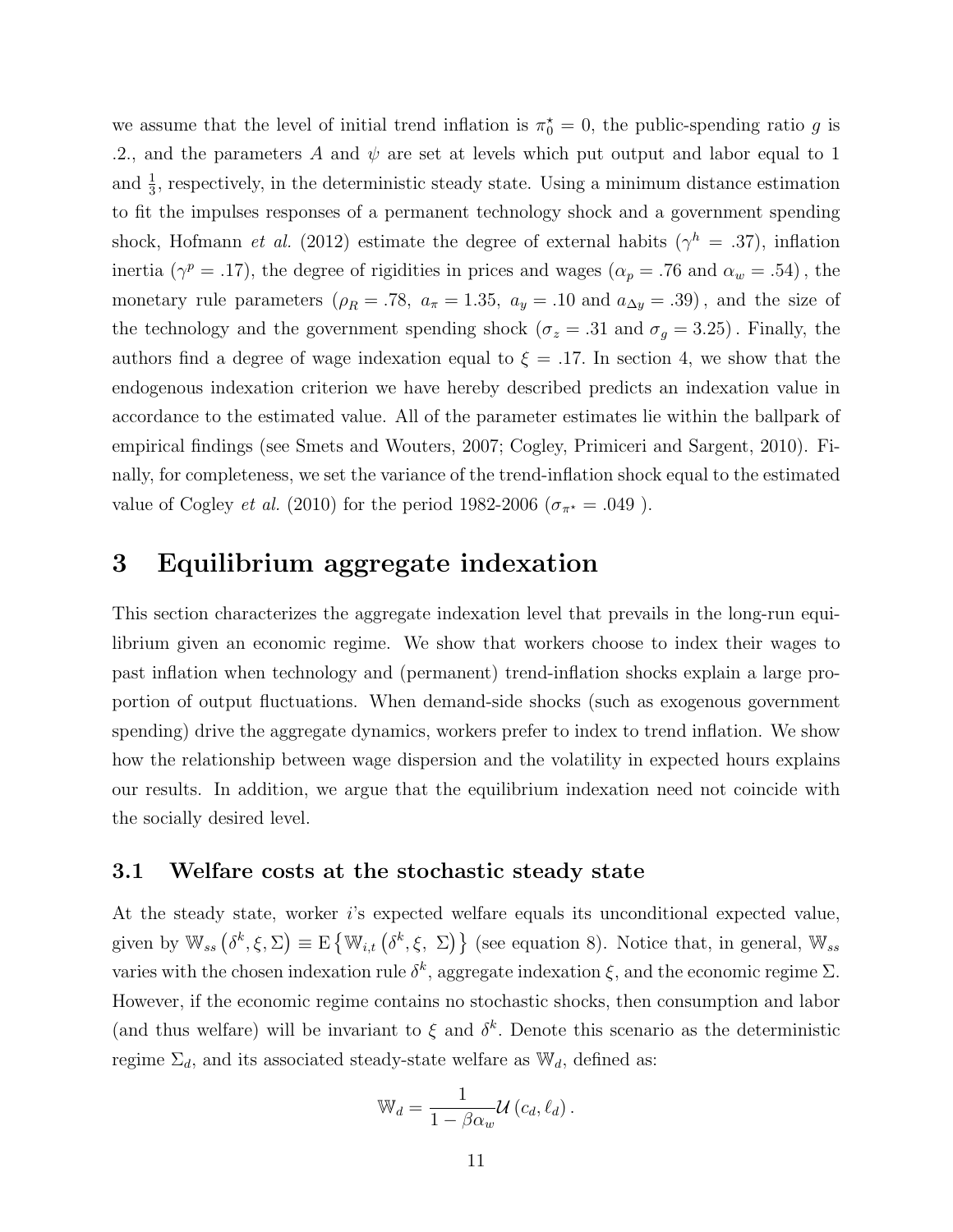Our calibration implies that  $c_d = 0.8$  and  $\ell_d = \frac{1}{3}$  $\frac{1}{3}$ . It is common in the literature to measure the welfare costs from stochastic regimes in terms of proportional losses in deterministic steady-state consumption (see Schmitt-Grohé and Uribe, 2007). But one could also measure these costs using leisure, as we do next. Let  $\lambda^k$  for  $k \in \{past, trend\}$  denote the required percentage change in  $\ell_d$  that makes a household with indexation rule  $\delta^k$  indifferent between the deterministic regime and the stochastic one. Formally, given a  $\delta^k$ ,  $\xi$  and  $\Sigma$ , the term  $\lambda^k$ is implicitly defined by

$$
\mathbb{W}_{ss}\left(\delta^k,\xi,\Sigma\right)=\frac{1}{1-\beta\alpha_w}\mathcal{U}\left(c_d,\ell_d\left(1+\lambda^k\right)\right).
$$

In words,  $\lambda^k$  measures the increase in *deterministic* labor that leaves a worker indifferent between the deterministic scenario and the stochastic one. For the utility function we have assumed, it is straightforward to show that

$$
\lambda^{k} = \left[ \frac{\mathbb{W}_{ss} \times (1 - \beta \alpha_w) - \log (c_d (1 - \gamma^h))}{\mathbb{W}_d \times (1 - \beta \alpha_w) - \log (c_d (1 - \gamma^h))} \right]^{\frac{1}{1 + \omega}} - 1.
$$

## 3.2 Aggregate indexation in the decentralized equilibrium

Assume that at time t the economy is at its stochastic steady state and that worker  $i$  is drawn to re-optimize. According to the indexation-rule selection criterion of page 7, worker i prefers the indexation rule associated with the lowest  $\lambda^k$ . The equilibrium degree of aggregate indexation, denoted by  $\xi^*$ , is then obtained according to equation (10). Notice that at the stochastic steady state, it should be the case that  $\xi_t = \chi_t = \xi^*$ .

There are two types of solutions for the aggregate equilibrium level  $\xi^*$ . The corner solution  $\xi^* = 0$  is achieved when, for any  $\xi \in [0, 1]$ , the trend-inflation indexation rule yields the lowest welfare costs (i.e.,  $\lambda^{trend} < \lambda^{past}$ ). Similarly,  $\xi^* = 1$  when  $\lambda^{trend} > \lambda^{past}$  for any  $\xi \in [0,1]$ . An interior solution exists if there is at least one  $\xi \in [0,1]$  for which  $\lambda^{trend} = \lambda^{past}$ ; in such a case, workers are indifferent between indexation rules. Next, we use an array of examples to show that  $\xi^*$  is an *equilibrium state* and is *globally stable.* 

For the sake of exposition, consider four different regimes, each one including only one type of shock. The first one contains permanent productivity shocks ( $\Sigma^{prod}$ ); the second one is driven by government spending shocks ( $\Sigma^{\text{dem}}$ ); the third and fourth ones display trendinflation shocks, but in the former these are permanent shocks ( $\Sigma^{\pi^*,P}$ , where  $\rho_{\pi} = 1$ , so trend inflation is a random walk), while in the latter these are temporary shocks  $(\Sigma^{\pi^*,T},$  where  $\rho_{\pi} = 0.7$ , so trend inflation is mildly persistent and stationary). The first row of Figure 2 shows the long-run welfare costs associated with labor contracts with a trend-inflation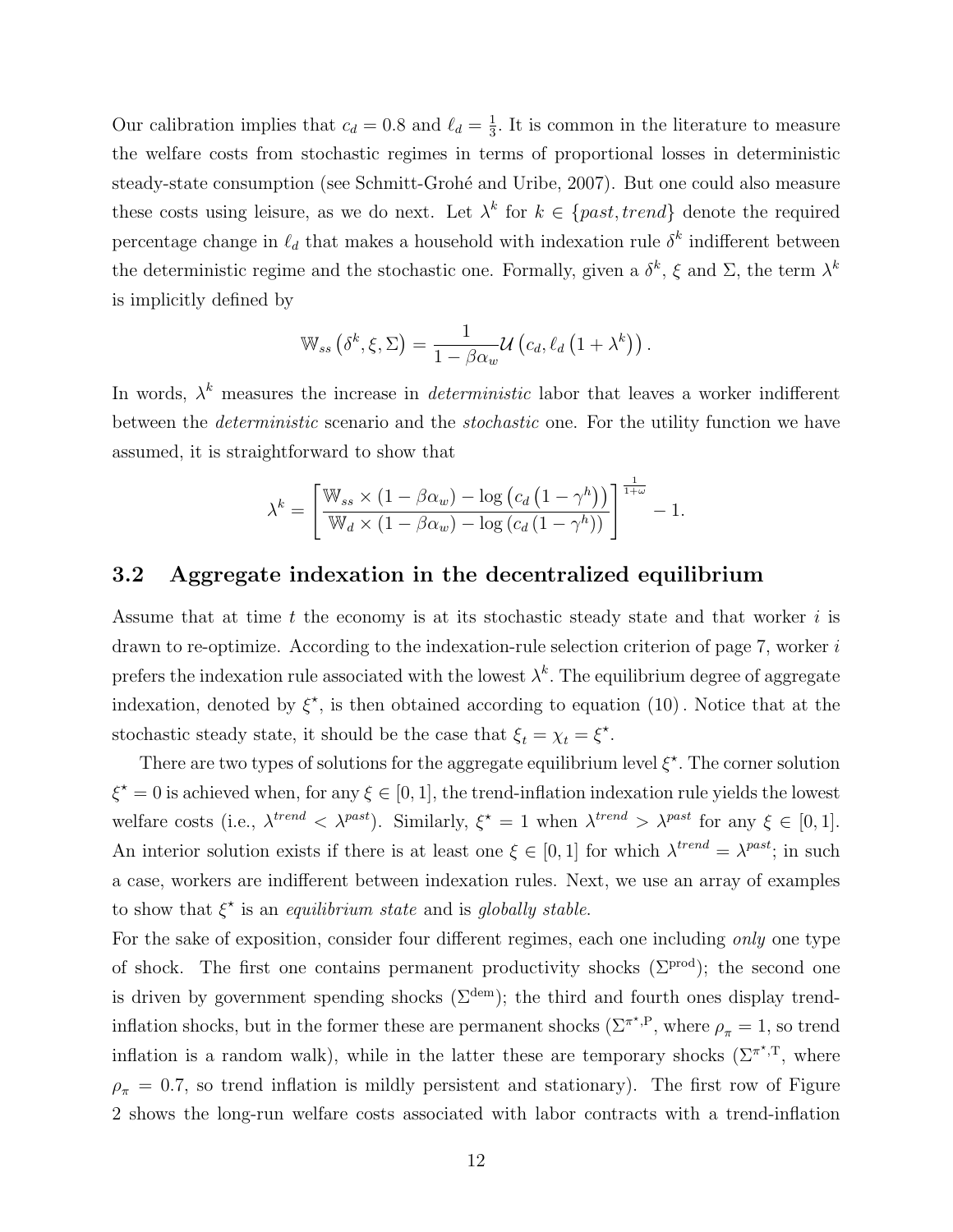indexation rule  $\lambda^{trend}$  is the plain line) and those with a past-inflation rule  $(\lambda^{past}$  is the line with circles).

#### [Insert Figure 2 here]

In the first three cases ( $\Sigma^{\text{prod}}$ ,  $\Sigma^{\text{dem}}$ , and  $\Sigma^{\pi^{\star},P}$ ) there is a corner solution, as for any level of  $\xi$ , worker *i* has a clear preference: she chooses the past-inflation indexation rule when the economy is driven by either productivity shocks or permanent trend-inflation shocks; and she chooses the trend-inflation rule when the aggregate-demand shock drives the economy.<sup>13</sup> It follows that aggregate indexation is high for regimes  $\Sigma^{\text{prod}}$  and  $\Sigma^{\pi^*,P}$  (in equilibrium  $\xi^* = 1$ ), and it is low for regime  $\Sigma^{\text{dem}}$  (in equilibrium  $\xi^* = 0$ ).<sup>14</sup> The temporary trend-inflation shock regime has an interior solution, since for  $\xi^* = 0.5$  we have that  $\lambda^{trend} = \lambda^{past}$ .

Notice that  $\xi^*$  denotes an equilibrium for all regimes, since at such level of aggregate indexation workers have no incentives to change their rule. Also,  $\xi^*$  is globally stable since for any initial  $\xi_0 \neq \xi^*$ , workers choose the contract with the lowest expected losses and aggregate indexation  $\xi_t$  converges towards  $c^{\star}$ .<sup>15</sup>

In order to understand what drives differences between the welfare costs across contracts, recall from the wage-setting problem that nominal rigidities bring about welfare losses because they create a wedge between the desired labor supply and the actual one. The dynamics of the wedge depend on the indexation rule chosen. Since we have two types of labor contracts, it follows that we also have two types of dispersion in nominal wages. As we show next, the indexation rule that creates lower welfare losses, given a level of  $\xi$ , is the one with the lowest wage dispersion. Thus, workers will prefer such rule over the alternative. To see this, it proves useful to disentangle the main determinants of the expected labor disutility at the stochastic steady state. Let  $x_{ss} = E\{x_t\}$  define the unconditional expectation of variable  $x_t$ , which coincides with its steady state and is time invariant. In the technical appendix we show that the expected labor disutility associated with labor contract k,  $\Omega_{ss}^k$ , can be

<sup>&</sup>lt;sup>13</sup>The aggregate-demand shocks we have analysed, apart from government spending, are a preference shock, a risk-premium shock  $\dot{a}$  la Smets and Wouters (2007), or a high frequency monetary-policy shock (i.e., a temporary deviation from the policy rule). In all cases, we have similar results.

<sup>&</sup>lt;sup>14</sup>A similar picture emerges if we measure welfare costs in terms of the deterministic steady-state consumption instead of leisure.

<sup>&</sup>lt;sup>15</sup>It is worth mentioning that in every single exercise we have performed, either with an interior or corner solution,  $\xi^*$  is globally stable. Our exercises array a wide combination of shocks, including productivity, preferences, monetary policy, government spending, price-markup, etc. Global stability is achieved because, when welfare costs increase with  $\xi$ ,  $\lambda^{past}$  tends to be lower than  $\lambda^{trend}$ ; in contrast, when welfare costs decrease with  $\xi$ , the opposite holds. It follows that, when the  $\lambda^{k'}s$  have an inverse U-shape form, they cross only once.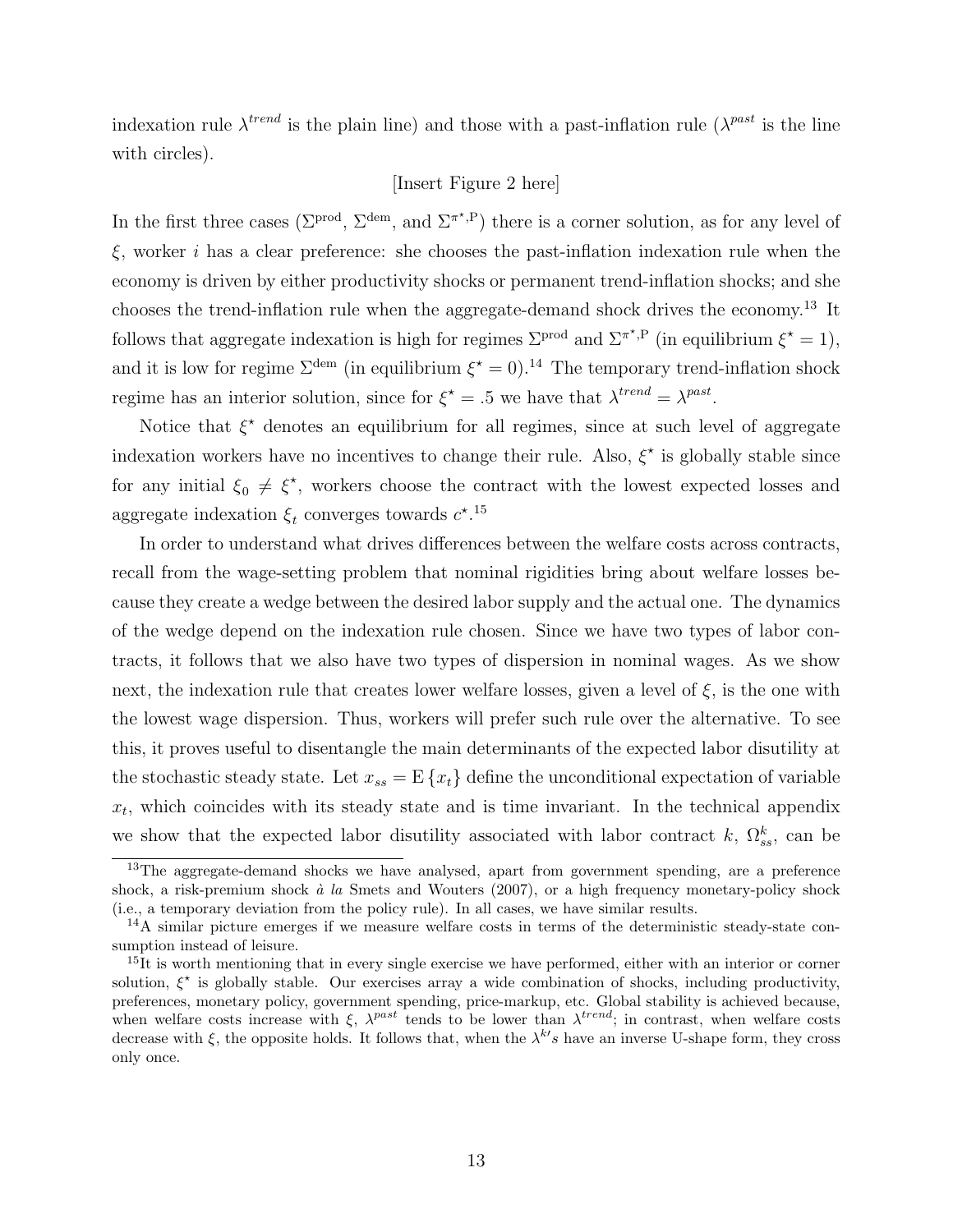approximated as:<sup>16</sup>

$$
\Omega_{ss}^{k} \approx \frac{\psi}{(1 - \beta \alpha_w) (1 + \omega)} \left[ \text{Rdisp}_{ss}^{k} \times \ell_{ss} \right]^{1 + \omega}, \text{ where}
$$
  
 
$$
\text{Rdisp}_{ss}^{k} = \begin{cases} \frac{\text{disp}_{p_{ast,ss}^{w}}}{\xi} & \text{if } k = past \\ \frac{\text{disp}_{trend,ss}^{w}}{1 - \xi} & \text{if } k = trend \end{cases},
$$

The terms Rdisp<sup>k</sup><sub>ss</sub> are *relative* measures of wage dispersion, while  $\ell_{ss}$  is the aggregate level of hours worked. Similar to Erceg *et al.* (2000) or Galí and Monacelli (2004), it can be shown that relative wage dispersion increases with a measure of variance of hours worked (in logarithms) in each specific contract, i.e.

$$
\frac{\text{disp}_{k,ss}^{\text{w}}}{\tilde{\xi}} \simeq 1 + \frac{1}{2\theta_w} \text{var}_{k,ss} \left\{ \ln \ell_{i,t} \right\} - \mu_w \left( \frac{\tilde{\xi} - \text{E} \left\{ \tilde{w}_t^k \right\}}{\tilde{\xi}} \right), \qquad (17)
$$
\n
$$
\text{where } \tilde{\xi} = \begin{cases} \xi & \text{if } k = past \\ 1 - \xi & \text{if } k = trend \end{cases}
$$

and  $var_{k,ss}$  { $\ln \ell_{i,t}$ } = E  $\left\{ \tilde{\xi}^{-1} \int_{i \in IR_k} (\ln \ell_{i,t} - \ln \ell_T)^2 dt \right\}$ .<sup>17</sup> The weight  $\tilde{\xi}^{-1}$  is used to ensure that sector moments are properly re-scaled by the proportion of workers in each sector. The third term of equation (17) is a correcting term associated with the weight of relative wages,  $\tilde{w}_{ss}^k$ , from its deterministic steady state level,  $\tilde{\xi}$ . However, one expects these terms to be relatively small.<sup>18</sup>

Labor disutility increases with the variance of hours worked because worker  $i$  is risk averse to surprises in his leisure time ( $\omega > 0$  in the utility function). She thus prefers a labor contract with a low variability in her expected labor supply. The second row of Figure 2 shows the relative wage dispersion measures for each regime considered. Notice that  $\text{disp}_{k}^{\text{w}}$ may be either above or below  $\hat{\xi}$ , while the population average lies fairly close to one (light dashed line). For a given level of  $\xi$ , the preferred contract is the one that has the lowest relative wage dispersion. The implied equilibrium  $\xi^*$  derived from the comparison between the dispersion measures is thus consistent with the welfare costs analysis of the row above.

<sup>&</sup>lt;sup>16</sup>The complete expression is more complex, as it involves correcting terms that include the variance and co-variance of future control variables. These terms are however small so we omit them here. For further details, consult the technical appendix.

<sup>&</sup>lt;sup>17</sup>See the technical appendix.

<sup>&</sup>lt;sup>18</sup>Notice that the sum of all relative wages,  $\tilde{w}_{ss}^1 + \tilde{w}_{ss}^2$ , must be equal to 1 due to the zero-profit condition of the labor intermediary (i.e.,  $W_t = \left[\int_0^1 W_{i,t}^{1-\theta_w} \mathrm{d}i\right]^{\frac{1}{1-\theta_w}}$ ). However, within each labor sector, some deviations may occur at the stochastic steady state.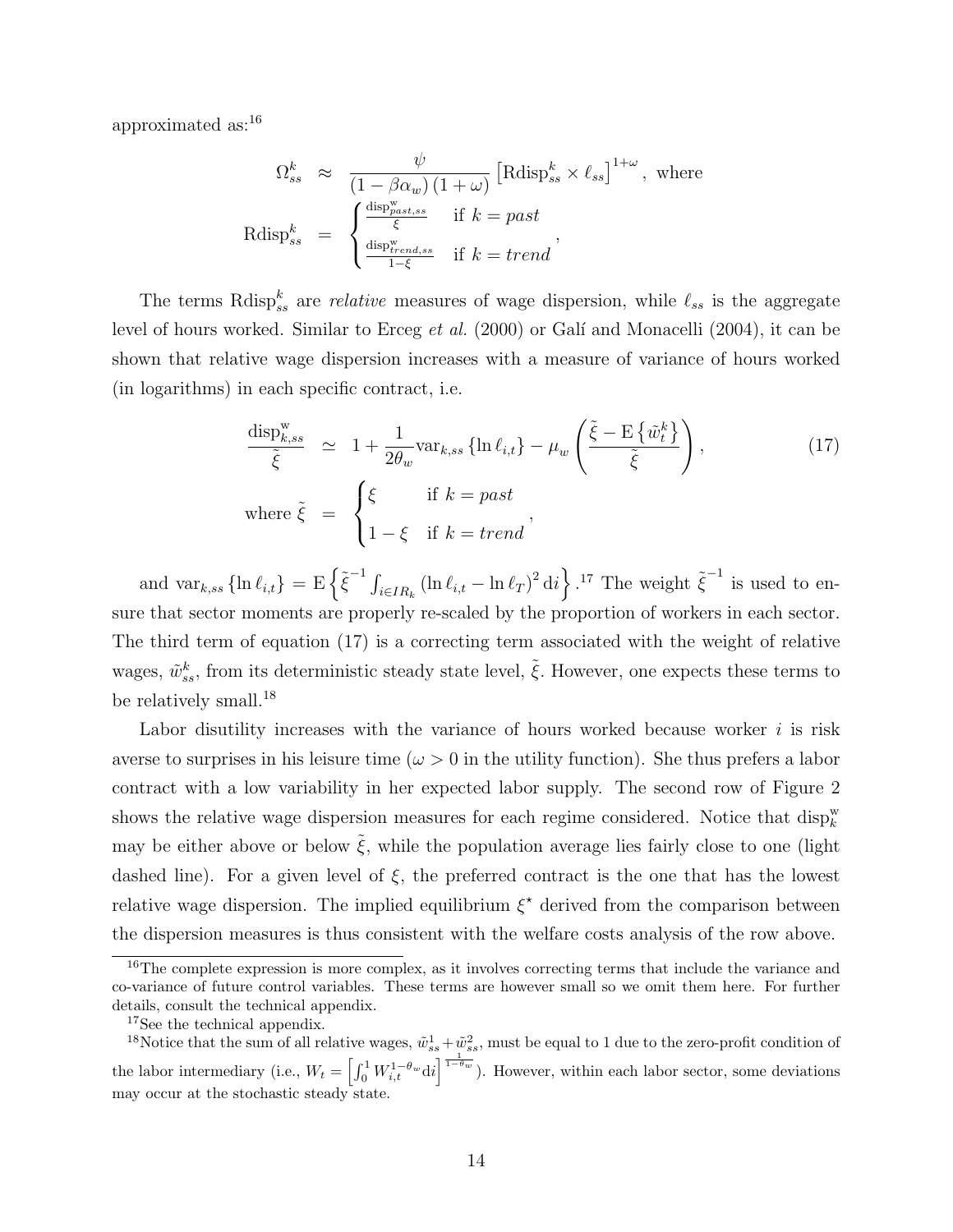## 3.3 Social vs. Private Welfare

The equilibrium aggregate indexation  $\xi^*$  just described corresponds to a set of uncoordinated decisions among workers; it is thus a decentralized equilibrium and it might not reflect the socially desired indexation level. In fact, in most cases,  $\xi^*$  differs from the socially optimal level, as we show next.

Social welfare is obtained by adding up all households' welfare, i.e.<sup>19</sup>

$$
\mathbb{SW}_t = \mathrm{E}_t \left\{ \sum_{T=t}^{\infty} \beta^{T-t} \int_0^1 \mathcal{U}(c_T, \ell_{i,T}) \, \mathrm{d}i \right\},\,
$$

which differs from private welfare in two main respects. First, social welfare is the weighted sum of every single household in the economy, regardless of their last wage re-optimization. In contrast, the individual measure  $\mathbb{W}_t$  refers only to the welfare of those workers drawn to reset their wage in period  $t$ . And second, social welfare is not conditional on the average duration of a labor contract, so the discount factor is closer to 1 than for private welfare.

At the stochastic steady state, social welfare converges to its unconditional expected level, defined as  $\mathbb{SW}_{ss}(\xi, \Sigma) \equiv E(\mathbb{SW}_{t})$ . Notice that  $\mathbb{SW}_{ss}$  varies with aggregate indexation and the economic regime. The upper bound in social welfare is achieved when there are no shocks in the economy, and there is no chance they may ever happen, i.e. the deterministic scenario. In all other stochastic regimes, there will be welfare losses, which can be measured in the same way as private welfare. Let  $\lambda^S$  denote the increase in deterministic hours worked that leave the representative household indifferent between the deterministic regime and the stochastic one, i.e.,

$$
\lambda^{S} = \left[ \frac{\mathbb{SW}_{ss} \times (1 - \beta) - \log (c_d (1 - \gamma^h))}{\mathbb{SW}_{d} \times (1 - \beta) - \log (c_d (1 - \gamma^h))} \right]^{\frac{1}{1 + \omega}} - 1,
$$

where  $\mathbb{SW}_d = \frac{1}{1-\epsilon}$  $\frac{1}{1-\beta}$ U ( $c_d, \ell_d$ ). Gray (1976) and Fischer (1977) show in their seminal contributions that the socially optimal degree of aggregate indexation depends on the structure of shocks prevailing in the economy, i.e. on the economic regime  $\Sigma$ . These authors argue that full indexation  $(\xi = 1)$  is optimal when only monetary shocks prevail, and that no indexation  $(\xi = 0)$  is optimal when only real shocks are present. Gray and Fischer's results hold in a New Keynesian model like ours, as we show on the third row of figure 2 (see also Amano *et al.* (2007)). Let  $\xi^S$  denote the socially most preferred level of aggregate indexation that minimizes social welfare losses. It follows that no indexation is socially optimal when the

<sup>19</sup>Since there are no differences on wealth or consumption, each household has a similar weight.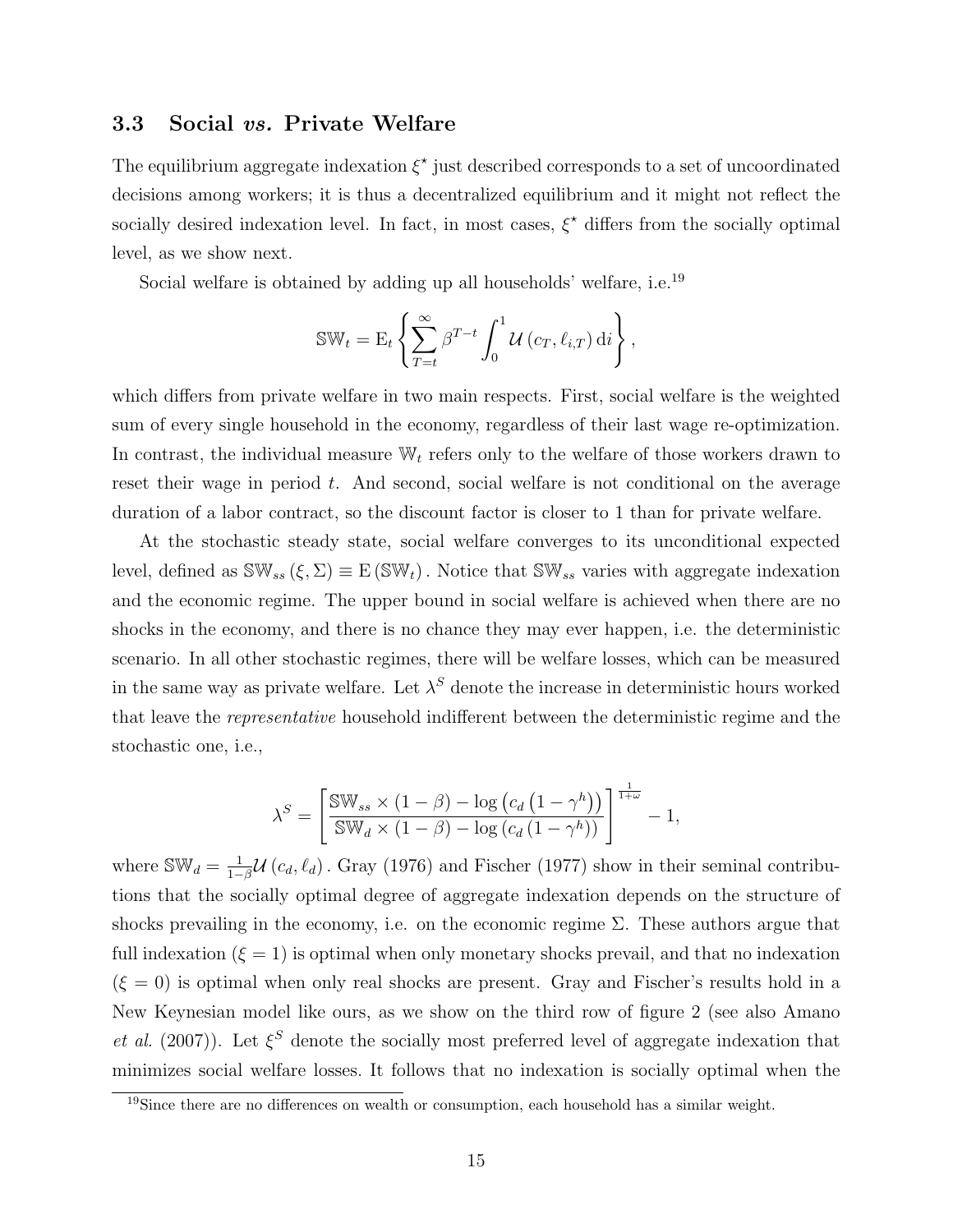economy is driven by permanent productivity shocks and temporal inflation-target shocks (regimes  $\Sigma^{\text{prod}}$  and  $\Sigma^{\pi^*,T}$ ). In contrast, full indexation is optimal in response to aggregate spending shocks and permanent inflation shocks (regimes  $\Sigma^{\text{dem}}$  and  $\Sigma^{\pi^{\star},P}$ ).

Interestingly,  $\xi^*$  and  $\xi^S$  differ substantially for regimes  $\Sigma^{\text{prod}}$  and  $\Sigma^{\text{dem}}$ . They indeed oppose each other from corner to corner. The reason is that the socially optimal indexation level aims to stabilize the real wage, thus avoiding excessive fluctuations in both aggregate labor and consumption (see Gray, 1976). However, even if the economy would start at  $\xi^S$ , workers have the incentive to change their indexation rules because, at the margin, they can obtain gains in terms of leisure. Indeed, in the decentralized equilibrium workers neglect the effect that their own indexation-rule decision imposes on the rest, given their atomistic size with respect to the whole population. The decentralized equilibrium is therefore inefficient as the externalities caused by workers' uncoordinated decisions create unnecessary fluctuations and higher welfare costs.

## 4 Counterfactuals

In this section we show that the model predictions for aggregate indexation are in line with the empirical evidence discussed in the introduction. Specifically, the model predicts high indexation for the *Great Inflation* and low indexation for the *Great Moderation*. We also conclude that high indexation during the Great Inflation was likely due to volatile productivity shocks, rather than loose monetary policy. Finally, we discuss the sensitivity of our results to variations in the parameter values.

## 4.1 Great Moderation and Great Inflation

We build our analysis on the results of Hofmann *et al.* (2012) (hereafter HPS), who consider a New-Keynesian model akin to ours.<sup>20</sup> They estimate the model for three points in time (1960:Q1, 1974:Q1, and 2000:Q1) by minimizing the distance between the DSGE implied impulse responses and those arising from an estimated Bayesian structural VAR with time-varying parameters in the spirit of Cogley and Sargent (2005) and Primiceri (2005). HPS identified two shocks in their VAR through sign restrictions: a supply-side shock and a demand-side shock. The first one was mapped into the model by means of a permanent productivity shock, while the second one was represented by a government-spending shock. Since we want to compare the model predictions for the *Great Inflation* vs. the *Great Moder*-

<sup>&</sup>lt;sup>20</sup>The only difference is that in the framework of HPS, indexation coefficients are fixed.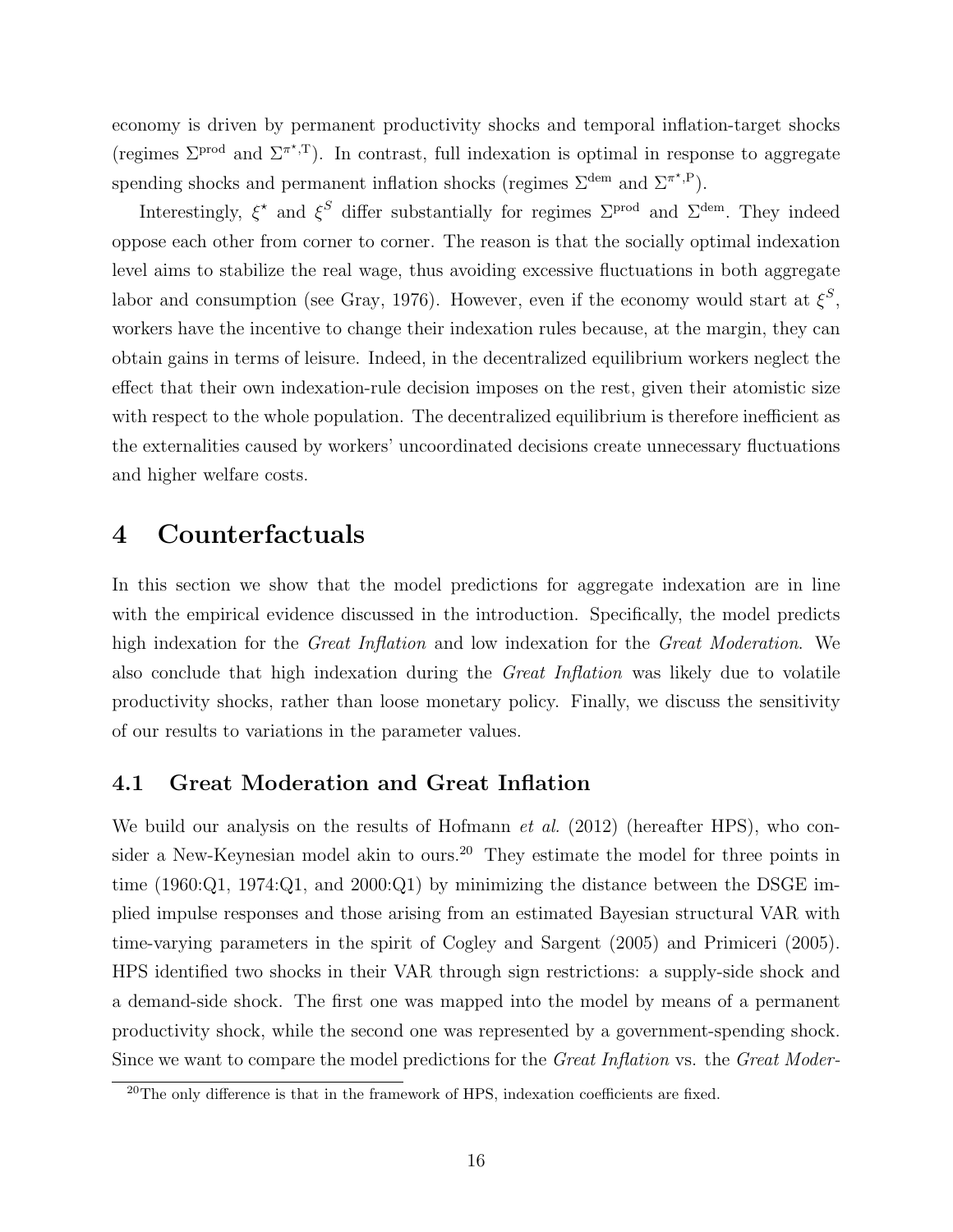ation, we take the calibration and estimated parameters for the points 1974:Q1 and 2000:Q1 for each of the two economic regimes, respectively. Table (1) shows the model parameters for the two scenarios. A set of calibrated parameters common to both models are shown in the upper half of the table. For the specific parameters of each regime, we chose the median values of the posterior distributions computed by HPS. Notice that these authors do not consider shocks in trend inflation, and so, they do not have an estimation of its variance. To amend this issue, we consider two exercises for our counterfactuals. In the first, trend inflation remains constant  $(\sigma_{\pi^*} = 0)$ ; in the second, trend inflation volatility is higher during the Great Inflation than in the Great Moderation. For this particular case, we chose the values for  $\sigma_{\pi^*}$  from the posterior median estimations of trend inflation volatility as computed by Cogley *et al.* (2010) for the two economic regimes considered.<sup>21</sup> The specific parameters for each regime exhibit typical patterns found in the literature,  $22$  as shown in table (1). For instance, persistence parameters, such as habits  $(\gamma^h)$  and inflation inertia  $(\gamma^p)$ , are higher for the *Great Inflation*, while the reaction of the central bank to inflation deviations in the Taylor rule  $(a_{\pi})$  is bigger for the *Great Moderation*. Also, we report the estimated wage indexation coefficient  $(\hat{\xi})$ , which is equivalent to our aggregate indexation, as computed by HPS for the two regimes. In line with the COLA index, the estimated aggregate indexation is higher in the 70s and lower in the 2000s.

Now, we turn to the model predictions conditional on each regime. For case 1, where target inflation is constant, the model predicts an aggregate indexation  $\xi^*$  equal to zero for the Great Moderation and equal to .89 for the Great Inflation. The similarities between the model's endogenous predictions and the HPS estimates are remarkable. For case 2, when the model includes a time-varying trend inflation, we find that  $\xi^*$  increases from zero to 5% in the Great Moderation and it remains at .89 in the Great Inflation. The results are again in line with the COLA index and HPS estimations. However, it is surprising that a volatile trend inflation has a minor impact on the results. The reason is that the trend-inflation shocks are relatively small in comparison to the other shocks present in the economy, even if for the Great Inflation the volatility of trend-inflation is twice that of the 2000s. In fact, for the 1974 regime, trend inflation explained about 0.79 percent of the total output fluctuations in the long-run, according to the model. For the 2000 regime, the same figure is

 $21 \text{Cogley } et \text{ al.}$  (2010) estimate a New Keynesian model with sticky prices and flexible wages through Bayesian methods over two sample periods: 1960:Q1-1979:Q3 and 1982:Q4-2006:Q4. We take the estimated  $\sigma_{\pi^*}$  for the first subperiod for our *Great Inflation* calibration, while the value for the second subperiod appears in the Great Moderation calibration.

<sup>&</sup>lt;sup>22</sup>See Boivin and Giannoni (2006), Smets and Wouters (2007), or Carrillo (2012).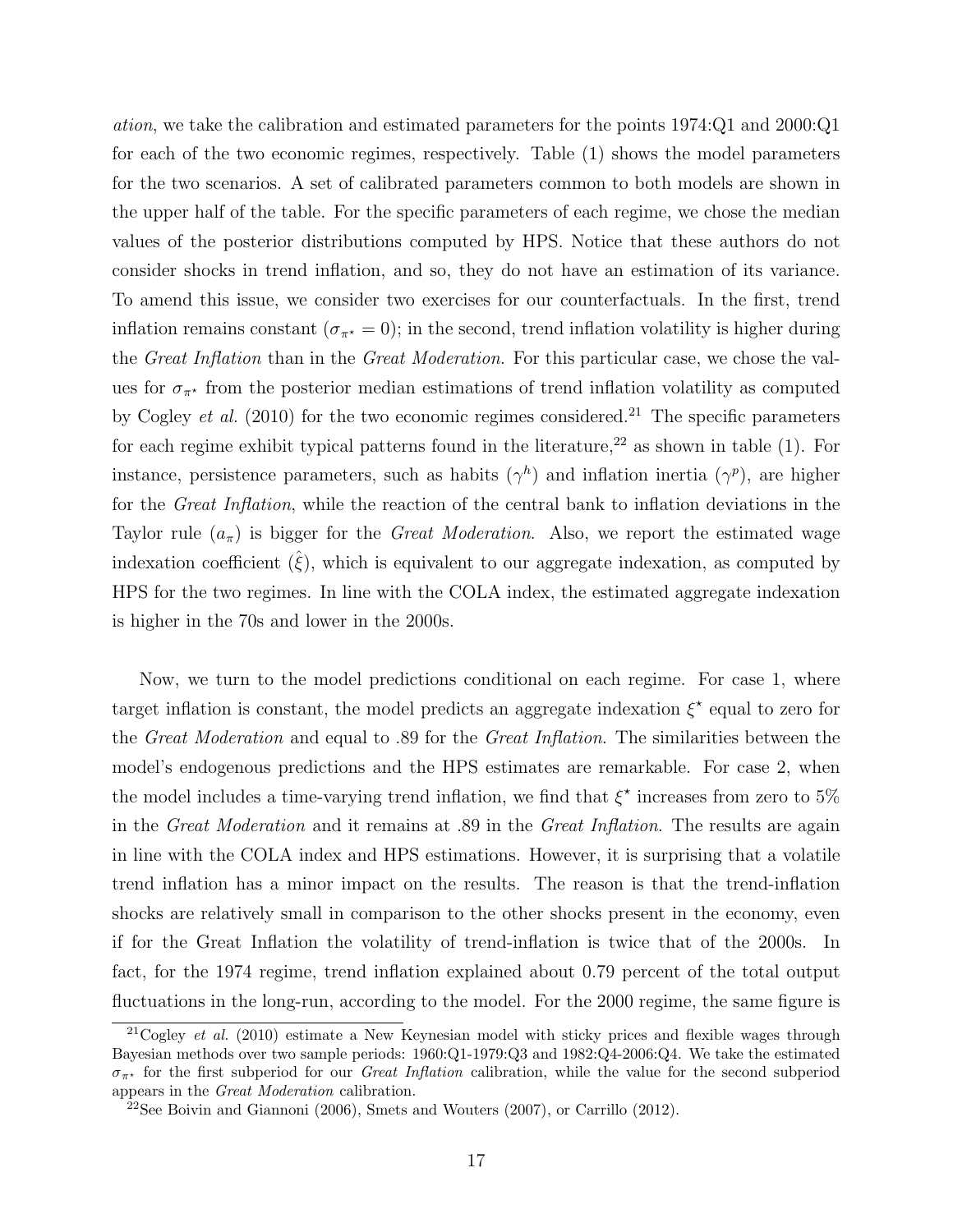1.25 percent. Notably, Ireland (2007) reports a similar explanatory power for trend-inflation shocks at impact in a New Keynesian estimated with Bayesian methods and including several shocks.<sup>23</sup>

The bottom of table (1) also reports the model-based socially optimal rate of aggregate indexation  $\xi^S$ . Importantly, the social optimum diametrically differs from the decentralized equilibrium presented above. Indeed, the social planner would have liked to implement high indexation during the Great Moderation and low indexation for the Great Inflation. As pointed out, these are the recommendations elicited from the seminal contributions of Gray (1976) and Fischer (1977), which appear to have little influence in the actual indexation scheme of workers.

## 4.2 Sensitivity analysis

Figure (3) shows how the equilibrium aggregate indexation reacts to changes in different parameter values; in each panel, only the indicated coefficient varies while the others are kept constant. The star sign marks a reference point for aggregate indexation, which equals  $\xi^* = .55$ . This reference point is obtained by increasing the volatility of the technology shock by 15% in the 2000:Q1 calibration, which we take as benchmark. We prefer a reference point away from zero because it covers a broader variation interval for aggregate indexation. To facilitate the discussion, we classify the varying parameters into three hypotheses that have been proposed to explain the high level of inflation and its volatility during the 70s: Good Policy, Good Luck and Structural Change.

Good Policy. The good policy hypothesis asserts that monetary policy has become hawkish towards inflation in the post-Great Inflation period, thereby stabilizing it. The first row of figure (3) displays how  $\xi^*$  changes with the Taylor rule parameters and with trend inflation volatility. We find that increases in the Taylor rule coefficients for inflation and the output gap induce higher aggregate indexation. The opposite holds for the Taylor rule coefficient on the growth of the output gap. Although the results for the inflation coefficient seem counterintuitive, one should not interpret them in terms of the benefits associated with inflation stability, but rather on their effect on the allocation of hours worked within each indexation rule sector. Accordingly, aggregate indexation increases with a stricter monetary policy because, conditional on the specific economic regime assumed, labor contracts indexed to past-inflation eliminate quicker the distortions created by nominal wage rigidities than

 $^{23}$ In Ireland's estimation, the long-run contribution of trend-inflation shocks in explaining output fluctuations is even more modest, approaching zero as the horizon grows.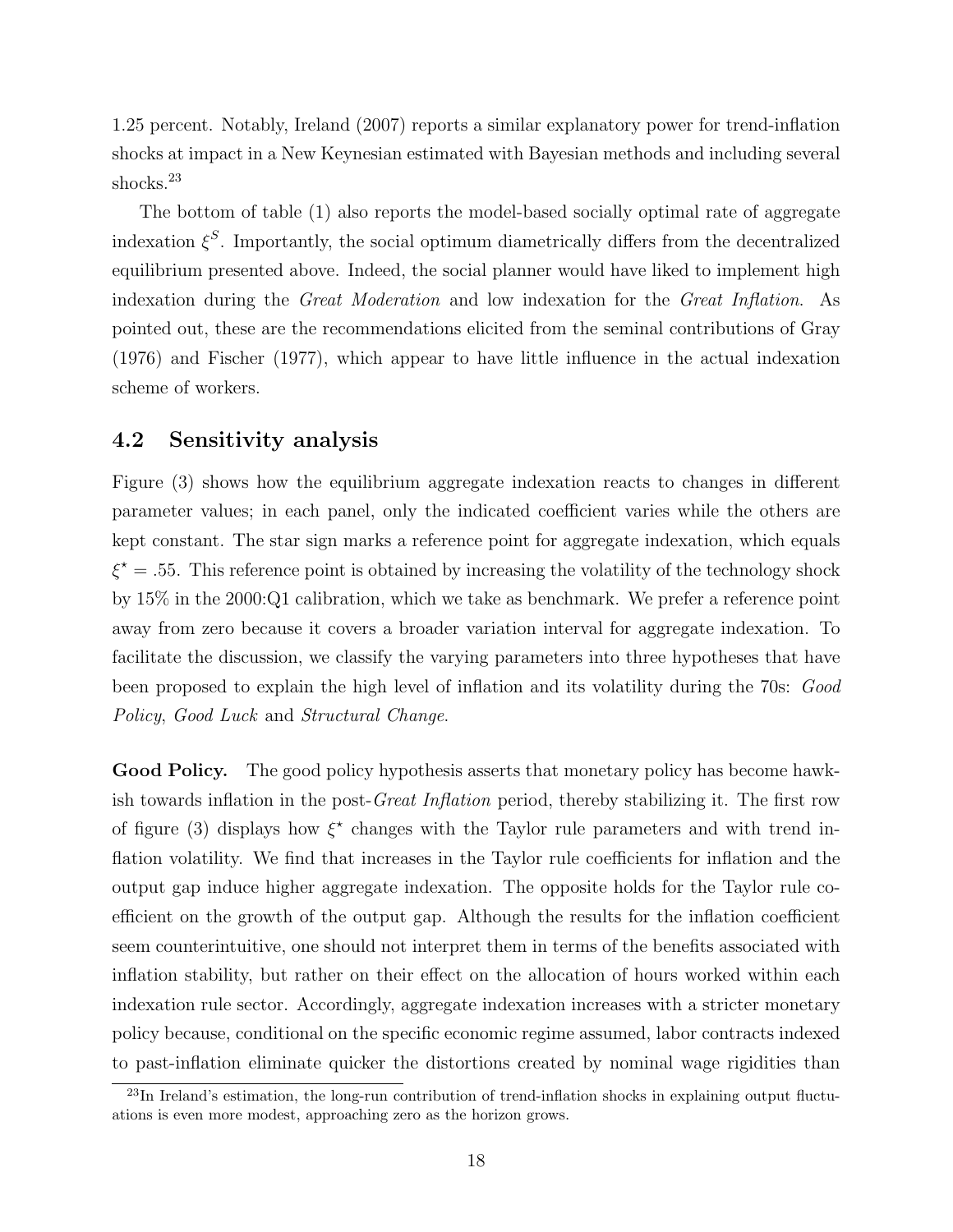those indexed to target inflation. Further, as anticipated before, a higher volatility of trend inflation leads to a higher  $\xi^*$ . Although, as noticed in the previous section, trend inflation volatility must be relatively large to affect  $\xi^*$  when other shocks are present.

In the light of the counterfactual exercises of the previous section, these sensitivity results imply that neither a hawkish monetary policy on the inflation gap, nor a more stable inflation target, seem to be determining factors in reducing aggregate indexation during the Great Moderation.

Good Luck. A competing explanation for the transition from the *Great Inflation* to the Great Moderation is that a lower volatility of aggregate shocks naturally resulted in a more stable economic climate. The second row of figure (3) confirms the analysis of section 3, as  $\xi^*$  increases in the volatility of the permanent productivity shock and decreases with the volatility of the aggregate demand shock. According to our analysis, an overall lower shock volatility does not necessarily imply lower aggregate indexation. What really matters is the relative importance of shocks. As such, the stronger reduction in the size of productivity shocks with respect to aggregate-demand shocks seems to be a crucial driver in explaining the reduction of  $\xi^*$  during the Great Moderation.

**Structural Change.** Finally, the third row of figure (3) shows how  $\xi^*$  varies with some structural parameters pertaining to nominal rigidities and the labor market. In this case, we find that the nonlinearities of the model become apparent, as aggregate indexation varies in a non-monotonic way with the degree of nominal rigidities. It is thus not possible to elicit a general conclusion about the effect of such rigidities on  $\xi^*$ , since it depends on the initial values.

For the labor market parameters,  $\xi^*$  increase monotonically with the elasticity of labor demand and the Frisch elasticity of labor supply. Accordingly, more aggregate indexation results from more elastic labor supply curves or a lower wage markup  $(\mu_w$  falls with  $\theta_w$ ). Since the markup can be interpreted as an indirect measure for the monopolistic power of wage-setters, it might appear counterintuitive, from anecdotal experience,  $24$  that higher indexation goes with a lower monopolistic power. However, as in the case of the Good Policy parameters, these result should interpreted in terms of its effect on the allocation of hours worked within each indexation sector. Besides, it must not be forgotten that the relative

 $^{24}$ The decrease of the COLA index in the U.S. was accompanied by a decrease in the power of labor unions.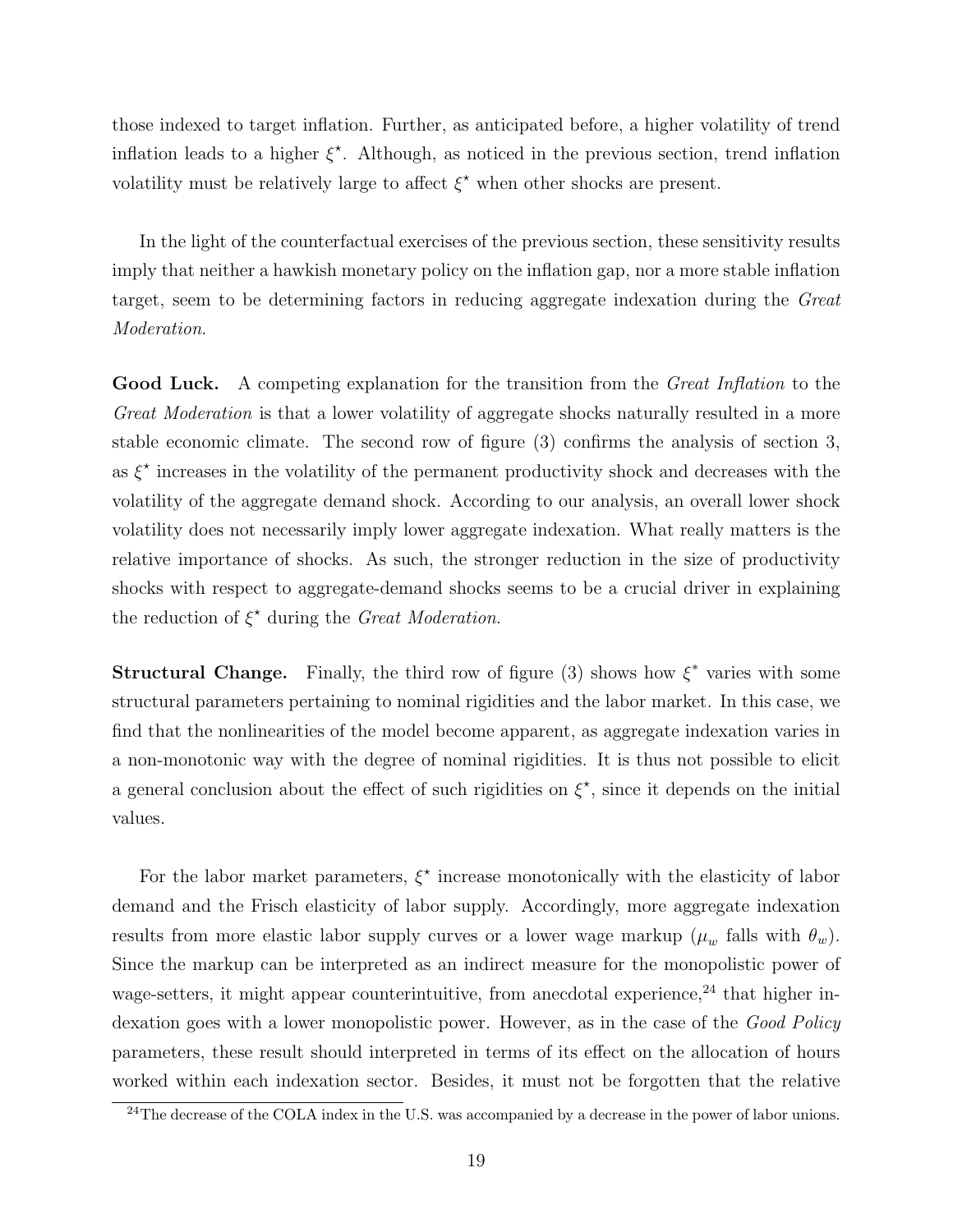importance of shocks is crucial to explain the results.

In sum, it appears that the Good Luck hypothesis, i.e. lower shock volatility, is the crucial determinant in explaining the changes of aggregate indexation from the Great Inflation to the Great Moderation.

# 5 Conclusion

In this paper we explore an endogenous channel for wage indexation in which workers decide on the indexing scheme that applies to their nominal salaries. We depart from the literature as we highlight the decentralised equilibrium that results from workers decisions (which minimize individual welfare losses), rather than the socially optimal level of indexation (which minimizes average welfare losses across workers; this is the solution of papers on the long-standing tradition of Gray, 1976, and Fischer, 1977). We show that the decentralised equilibrium better explains the transition from high to low indexation in the U.S. for the period spanning the Great Inflation to the Great Moderation. This is the case because workers prefer past-inflation indexation in regimes dominated by strong productivity shocks (like the 70s), while they prefer target-inflation indexation in regimes driven by aggregatedemand shocks (presumably, the 2000s). We argue that the relative importance of aggregate shocks in explaining output fluctuations, and not changes in monetary policy, was a crucial determinant for the presumed variations of wage indexation in the U.S.

This paper partially responds to recent concerns about the lack of endogenous channels explaining price and wage inflation persistence (see Benati, 2008). Models with such devices are indispensable tools for the conduct of monetary policy. It is thus desirable to extend our framework to price setting, but this is a subject we leave for future research.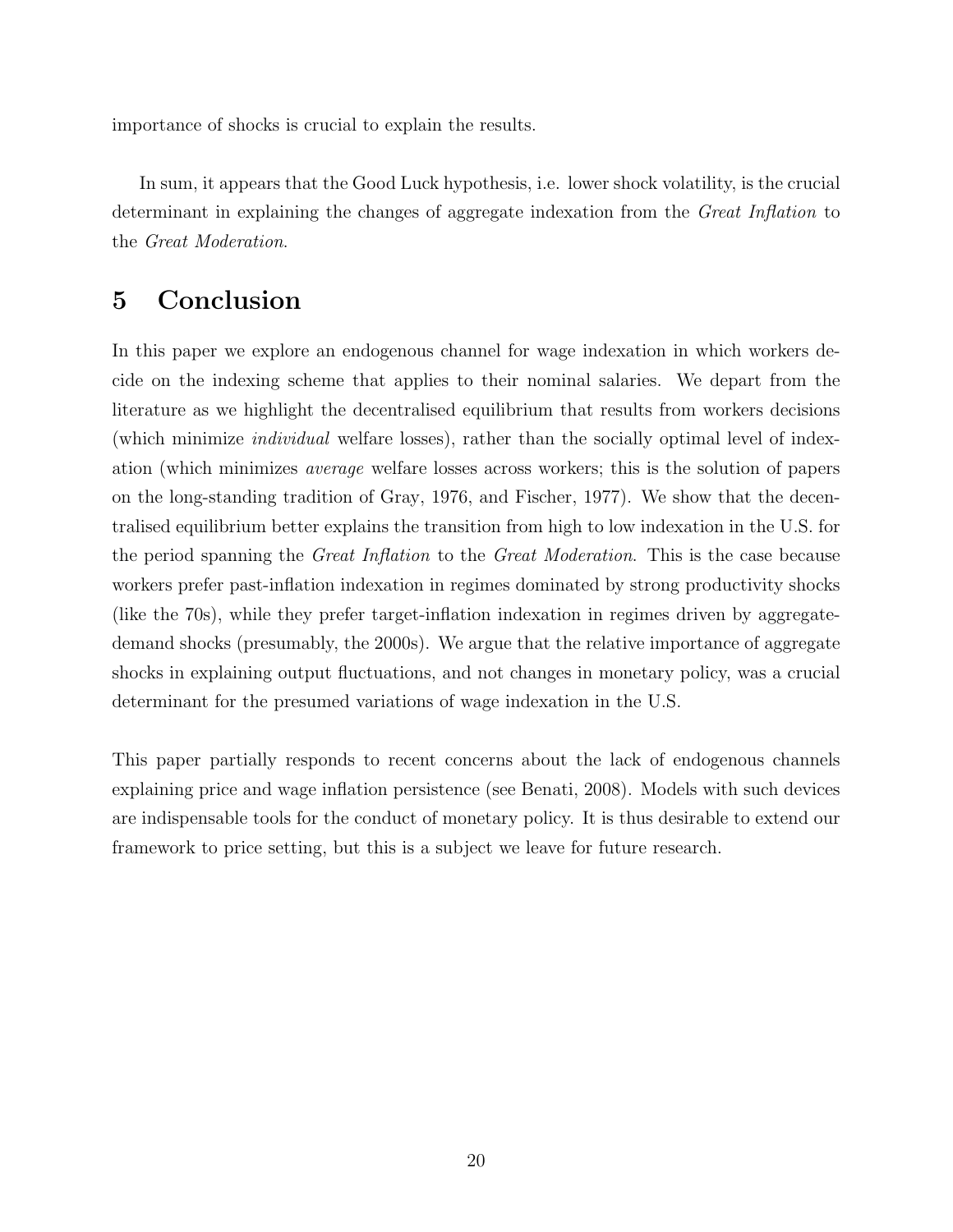# References

- Amano, R., Ambler, S. and Ireland, P. (2007) Price-Level Targeting, Wage Indexation and Welfare, Bank of Canada, Manuscript.
- Benati, L. (2008) Investigating inflation persistence across monetary regimes, The Quarterly Journal of Economics, 123, 1005–1060.
- Boivin, J. and Giannoni, M. P. (2006) Has monetary policy become more effective?, The Review of Economics and Statistics, 88, 445–462.
- Calmfors, L. and Johansson, A. (2006) Nominal wage flexibility, wage indexation and monetary union, Economic Journal, 116, 283–308.
- Calvo, G. A. (1983) Staggered prices in a utility-maximizing framework, Journal of Monetary Economics, 12, 383–398.
- Carrillo, J. A. (2012) How well does sticky information explain the dynamics of inflation, output, and real wages?, Journal of Economic Dynamics and Control, 36, 830–850.
- Cho, J. (2003) Optimal wage indexation.
- Cho, J.-O. and Phaneuf, L. (1993) Optimal wage indexation and aggregate fluctuations, Cahiers de recherche CREFE / CREFE Working Papers 13, CREFE, Université du Québec à Montréal.
- Cogley, T., Primiceri, G. E. and Sargent, T. J. (2010) Inflation-Gap Persistence in the US, American Economic Journal: Macroeconomics, 2, 43–69.
- Cogley, T. and Sargent, T. J. (2005) Drift and Volatilities: Monetary Policies and Outcomes in the Post WWII U.S, Review of Economic Dynamics, 8, 262–302.
- Cogley, T. and Sbordone, A. M. (2008) Trend Inflation, Indexation, and Inflation Persistence in the New Keynesian Phillips Curve, American Economic Review, 98, 2101–2126.
- Coibion, O. and Gorodnichenko, Y. (2011) Monetary policy, trend inflation, and the great moderation: An alternative interpretation, *The American Economic Review*, **101**, 341–70.
- Cover, J. and van Hoose, D. (2002) Asymmetric wage indexation, Atlantic Economic Journal, 30, 34–47.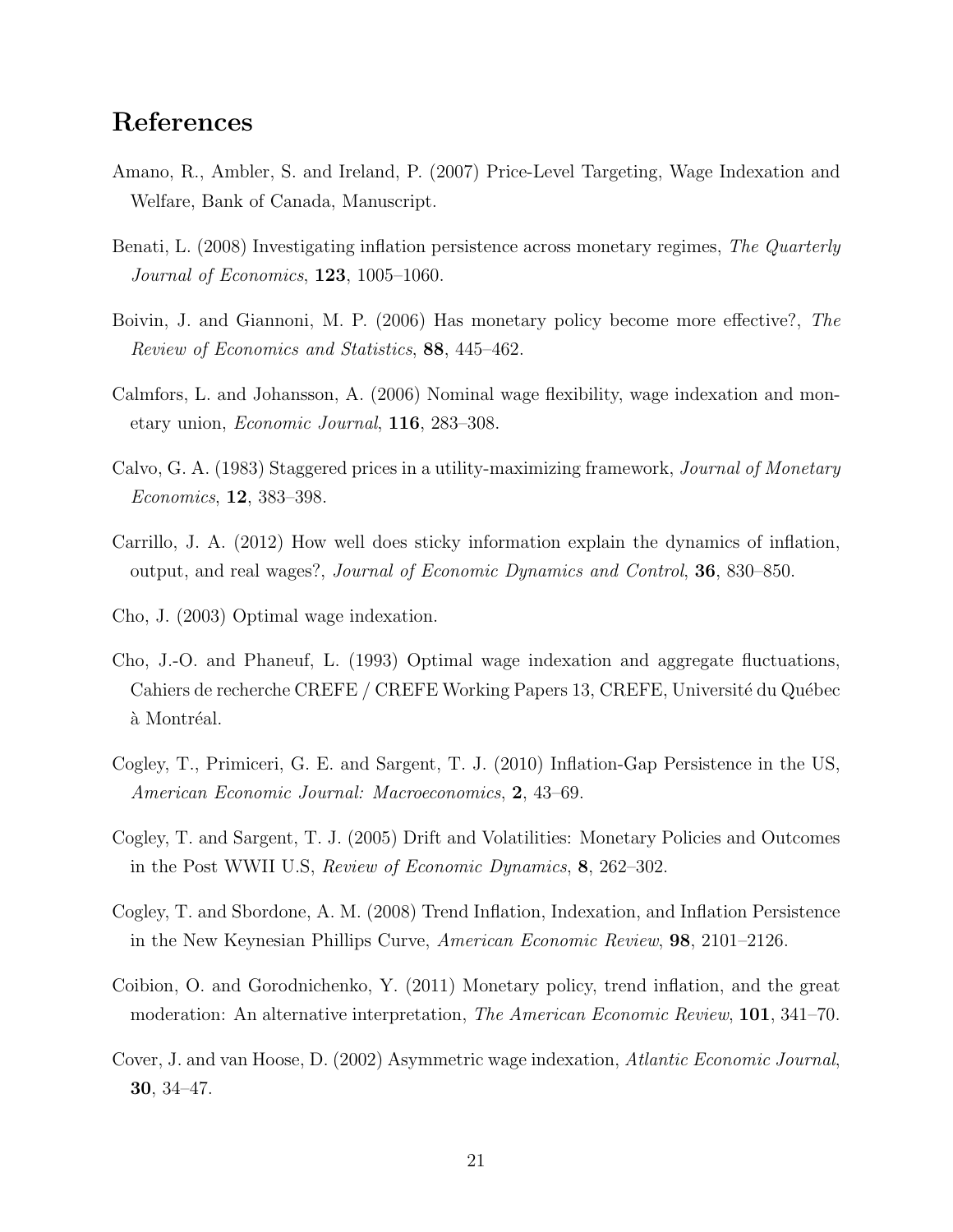- Devine, J. M. (1996) Cost-of-living clauses: Trends and current characteristics, Compensation and Working Conditions, US Department of Labor, 24, 29.
- Erceg, C. J., Henderson, D. W. and Levin, A. T. (2000) Optimal monetary policy with staggered wage and price contracts, Journal of monetary Economics, 46, 281–313.
- Fischer, S. (1977) Wage indexation and macroeconomics stability, Carnegie-Rochester Conference Series on Public Policy, 5, 107–147.
- Galí, J. and Monacelli, T. (2004) Monetary policy and exchange rate volatility in a small open economy, Economics Working Papers 835, Department of Economics and Business, Universitat Pompeu Fabra.
- Gray, J. (1976) Wage indexation: a macroeconomic approach, Journal of Monetary Economics, 2, 221–235.
- Hofmann, B., Peersman, G. and Straub, R. (2012) Time Variation in U.S. Wage Dynamics, Journal of Monetary Economics, 59, 769 – 783.
- Holland, A. S. (1988) The changing responsiveness of wages to price-level shocks: Explicit and implicit indexation, Economic Inquiry, 26, 265–279.
- Ireland, P. N. (2007) Changes in the Federal Reserve's Inflation Target: Causes and Consequences, Journal of Money, Credit and Banking, 39, 1851–1882.
- Kim, J. and Kim, S. H. (2003) Spurious welfare reversals in international business cycle models, *Journal of International Economics*, **60**, 471–500.
- Lucas, R. J. (1976) Econometric policy evaluation: A critique, Carnegie-Rochester Conference Series on Public Policy, 1, 19–46.
- Minford, P., Nowell, E. and Webb, B. (2003) Nominal Contracting and Monetary Targets Drifting into Indexation, *The Economic Journal*, **113**, 65–100.
- Primiceri, G. E. (2005) Time varying structural vector autoregressions and monetary policy, The Review of Economic Studies, 72, 821–852.
- Ragan, J. F. J. and Bratsberg, B. (2000) Un-COLA: why have cost-of-living clauses disappeared from union contracts and will they return?, Southern Economic Journal, 67, 304–324.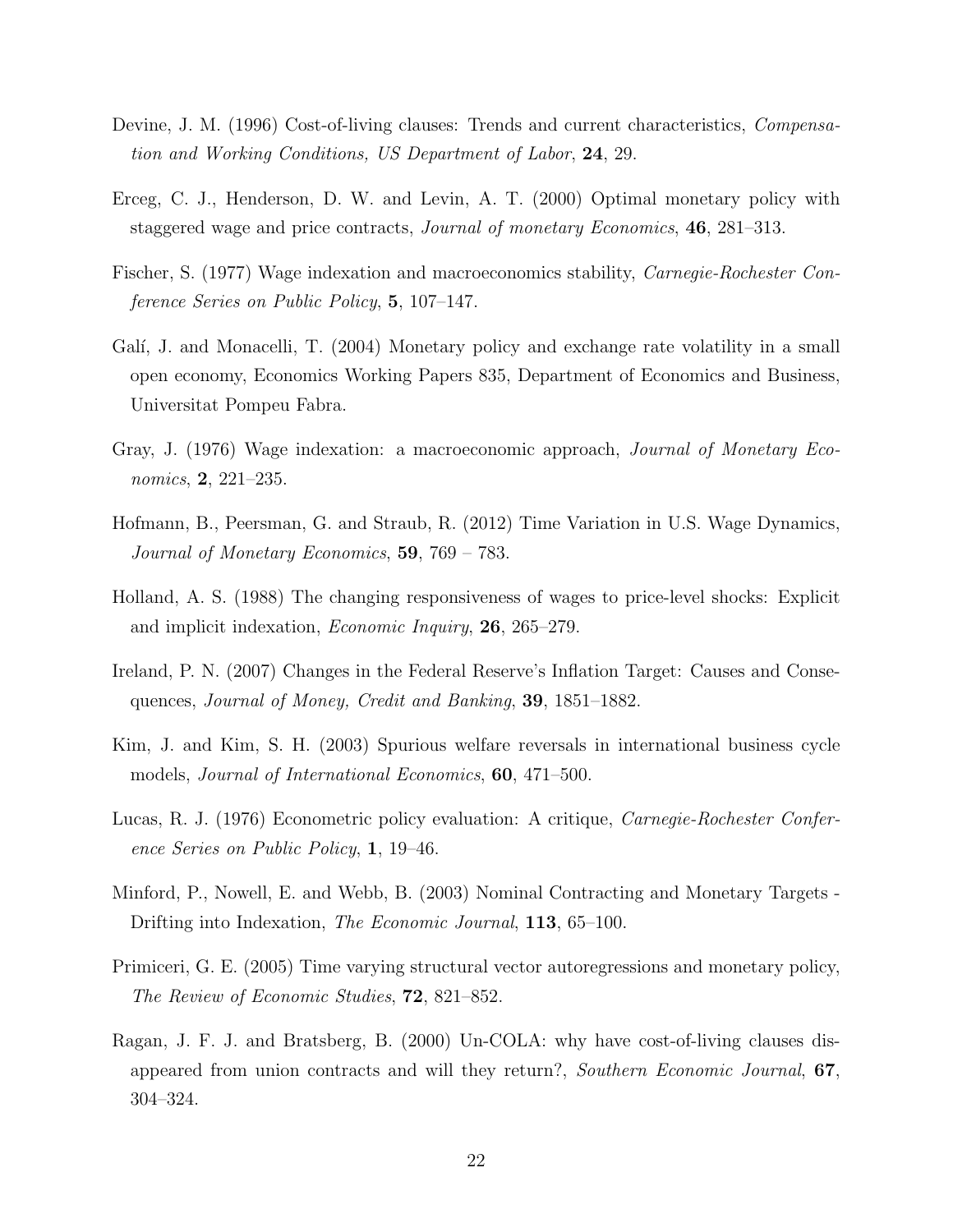- Schmitt-Grohé, S. and Uribe, M. (2007) Optimal simple and implementable monetary and fiscal rules, Journal of Monetary Economics, 54, 1702–1725.
- Smets, F. and Wouters, R. (2007) Shocks and Frictions in US Business Cycles: A Bayesian DSGE Approach, American Economic Review, 97, 586–606.
- Wieland, V. (2009) Learning, Endogenous Indexation, and Disinflation in the New-Keynesian Model, in Monetary Policy under Uncertainty and Learning (Eds.) K. Schmidt-Hebbel and C. E. Walsh, Central Bank of Chile, vol. 13 of Central Banking, Analysis, and Economic Policies Book Series, chap. 11, pp. 413–450, 1 edn.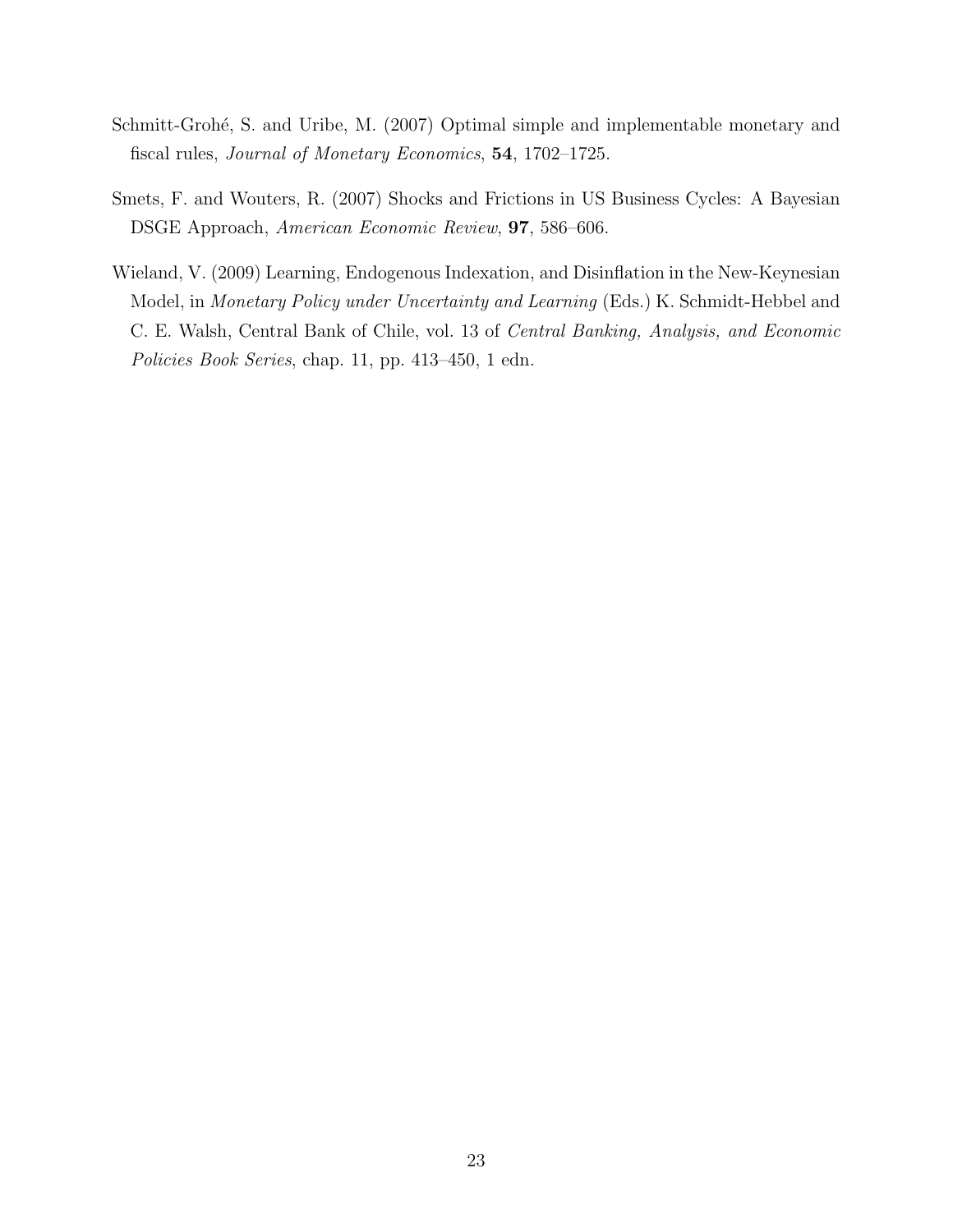# Table and figures

|                                 |                                    | Great Moderation<br>2000 (benchmark) | Great Inflation<br>1974 |
|---------------------------------|------------------------------------|--------------------------------------|-------------------------|
|                                 | Common parameters                  |                                      |                         |
| $\beta$                         | Subj. discount factor              | .99                                  | .99                     |
| $\sigma$                        | Intertemp. elasticity of subst.    | $\mathbf{1}$                         | $\mathbf{1}$            |
| $\phi^{-1}$                     | Labor share                        | 1                                    | 1                       |
| $\omega^{-1}$                   | Frisch elast. of labor supply      | $\overline{2}$                       | $\overline{2}$          |
| $\theta_w$                      | Elast. labor demand                | 10                                   | 10                      |
| $\theta_p$                      | Elast. input demand                | 10                                   | 10                      |
|                                 | Specific parameters                |                                      |                         |
| $\gamma^h$                      | Habit formation                    | .37                                  | .71                     |
| $\gamma^p$                      | Inflation inertia                  | .17                                  | $.8\,$                  |
| $\alpha_p$                      | Calvo-price rigidity               | .78                                  | .84                     |
| $\alpha_w$                      | Calvo-wage rigidity                | $.54\,$                              | .64                     |
| $a_{\pi}$                       | Taylor Rule: inflation             | 1.35                                 | 1.11                    |
| $a_y$                           | Taylor Rule: output gap            | $\cdot$ 1                            | .11                     |
| $a_{\Delta y}$                  | Taylor Rule: output gap growth     | .39                                  | $.5\,$                  |
| $\rho_R$                        | Taylor Rule: smoothing             | .78                                  | .69                     |
| $\sigma_z$                      | Std. dev. Tech. shock              | .31                                  | 1.02                    |
|                                 | Std. dev. Dem. shock               | 3.25                                 | 4.73                    |
|                                 | Autocorr. Dem. shock               | .91                                  | .89                     |
| $\sigma_g$ $\rho_g$ $\hat{\xi}$ | Estimated indexation by HPS        | .17                                  | .91                     |
|                                 | Case 1: $\sigma_{\pi^*} = 0$       |                                      |                         |
| $\xi^\star$                     | Implied equilibrium indexation     | $\boldsymbol{0}$                     | .89                     |
| $\xi^S$                         | Implied social optimum             | $\mathbf{1}$                         | $\theta$                |
|                                 | Case 2: $\sigma_{\pi^{\star}} > 0$ |                                      |                         |
| $\sigma_{\pi^*}$                | Std. dev. inflation target         | .049                                 | .081                    |
| $\xi^{\star}$                   | Implied equilibrium indexation     | .05                                  | .89                     |
|                                 | Implied social optimum             | $\mathbf{1}$                         | $\boldsymbol{0}$        |

Table 1. Calibration for counterfactuals

Note : All *common* and *specific* parameters values are extracted from Hofmann *et al.* (2012). The standard deviations for trend-inflation are taken from Cogley et al. (2010). We were careful in properly homologating the size of  $\sigma_{\pi^*}$  to do not decrease the importance of trend inflation. The implied parameter values are computed using the tools provided in section 3.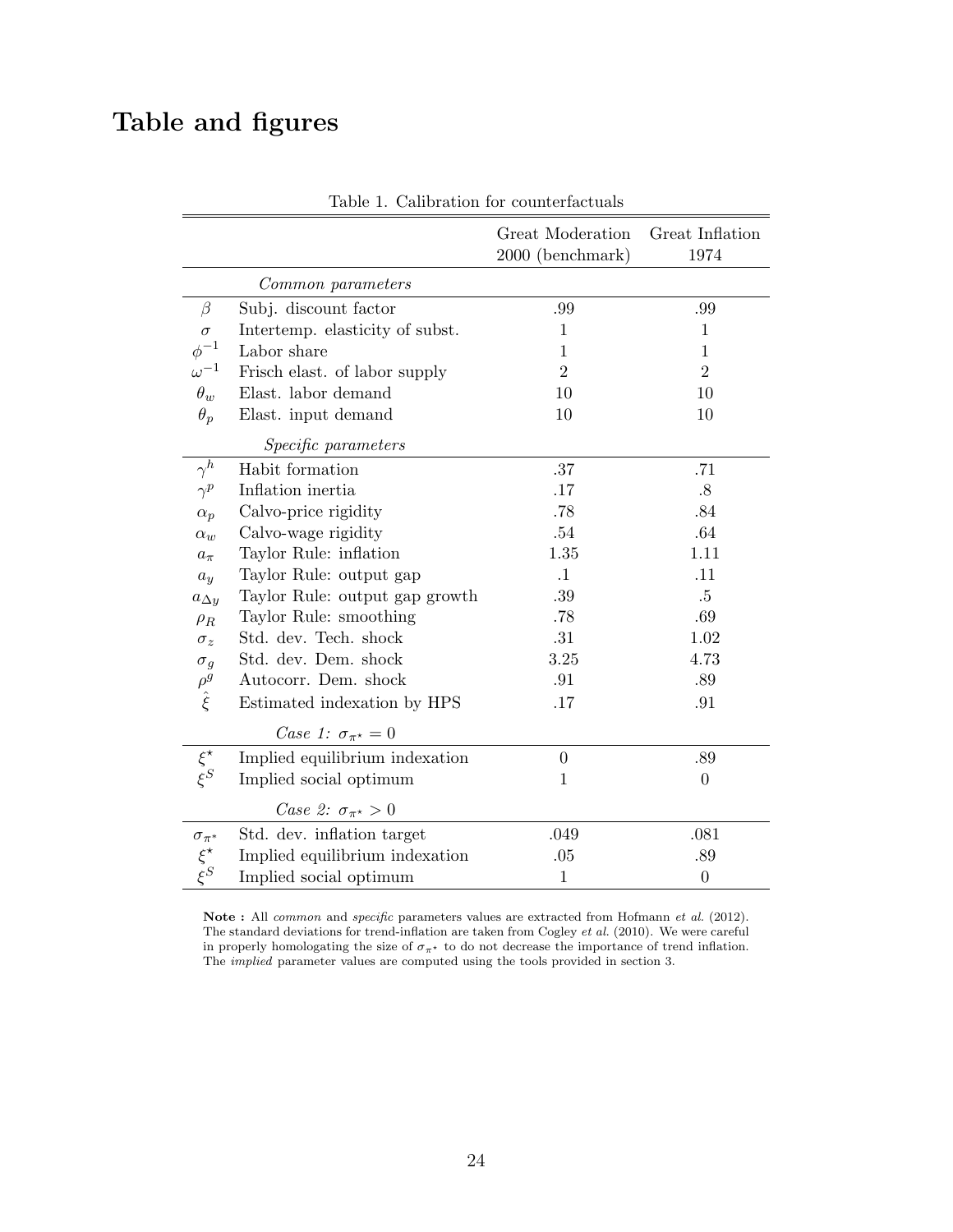

Note: The COLA index gives the proportion of union workers in large collective bargaining agreements with explicit contractual wage indexation clauses. The series is annual from 1956-1995. Source: Ragan and Bratsberg (2000)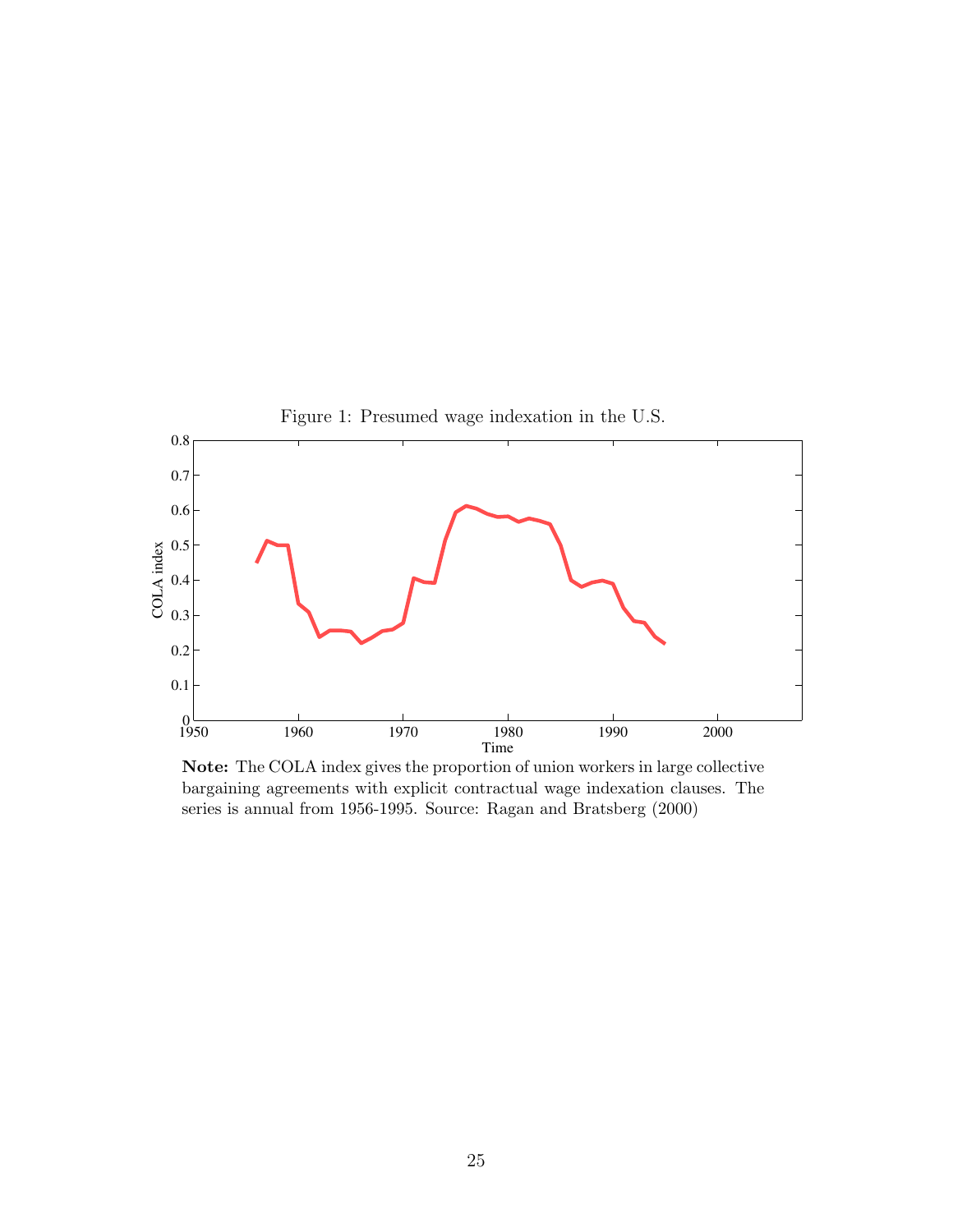

Figure 2: Welfare costs and wage dispersion for different economic regimes.

Note: Labor-based welfare costs conditional on specific shocks. The model is solved using a Taylor expansion of order two.